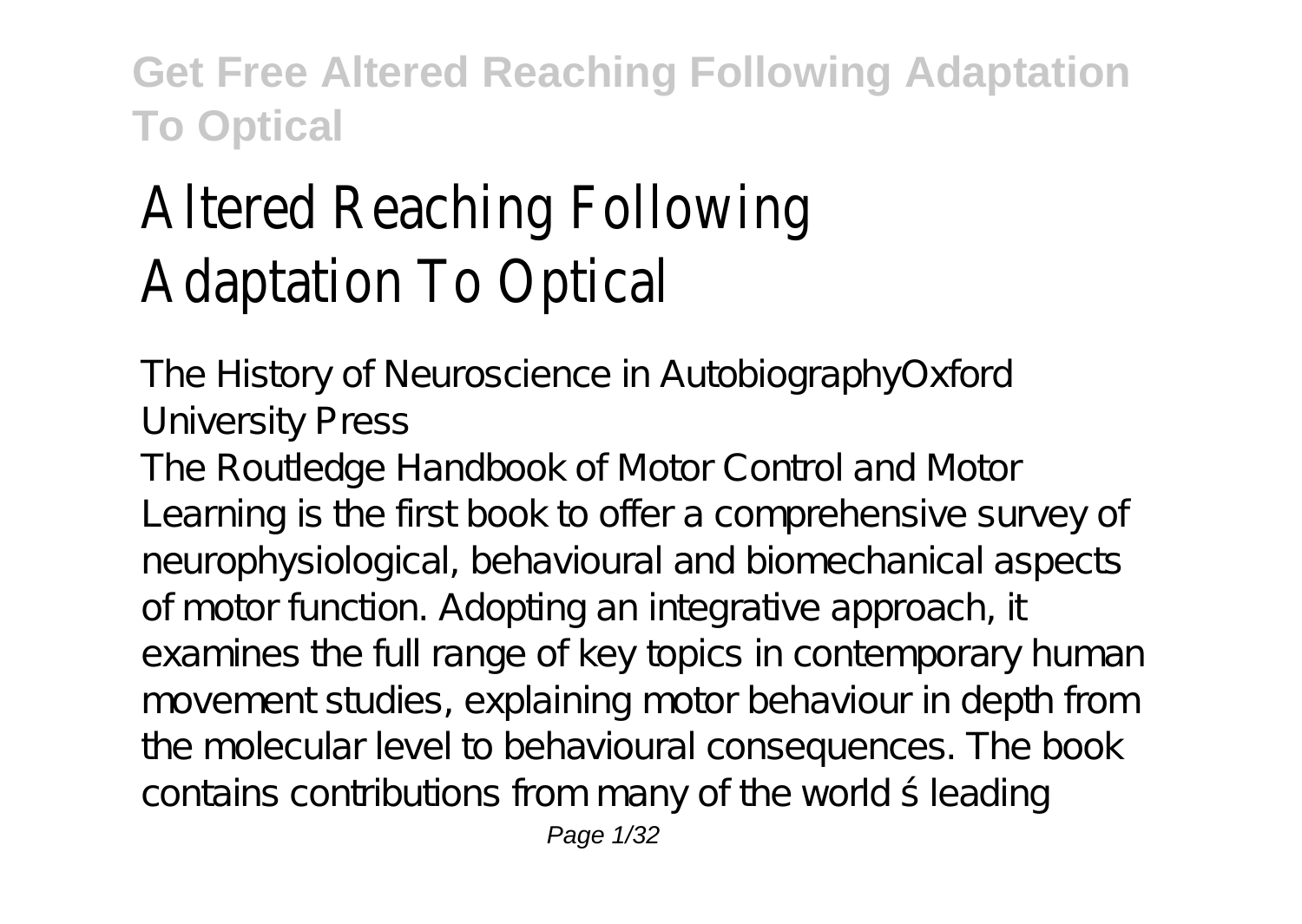experts in motor control and motor learning, and is composed of five thematic parts: Theories and models Basic aspects of motor control and learning Motor control and learning in locomotion and posture Motor control and learning in voluntary actions Challenges in motor control and learning Mastering and improving motor control may be important in sports, but it becomes even more relevant in rehabilitation and clinical settings, where the prime aim is to regain motor function. Therefore the book addresses not only basic and theoretical aspects of motor control and learning but also applied areas like robotics, modelling and complex human movements. This book is both a definitive subject guide and an important contribution to the contemporary research agenda. It is therefore important reading for students,<br>Page 2/32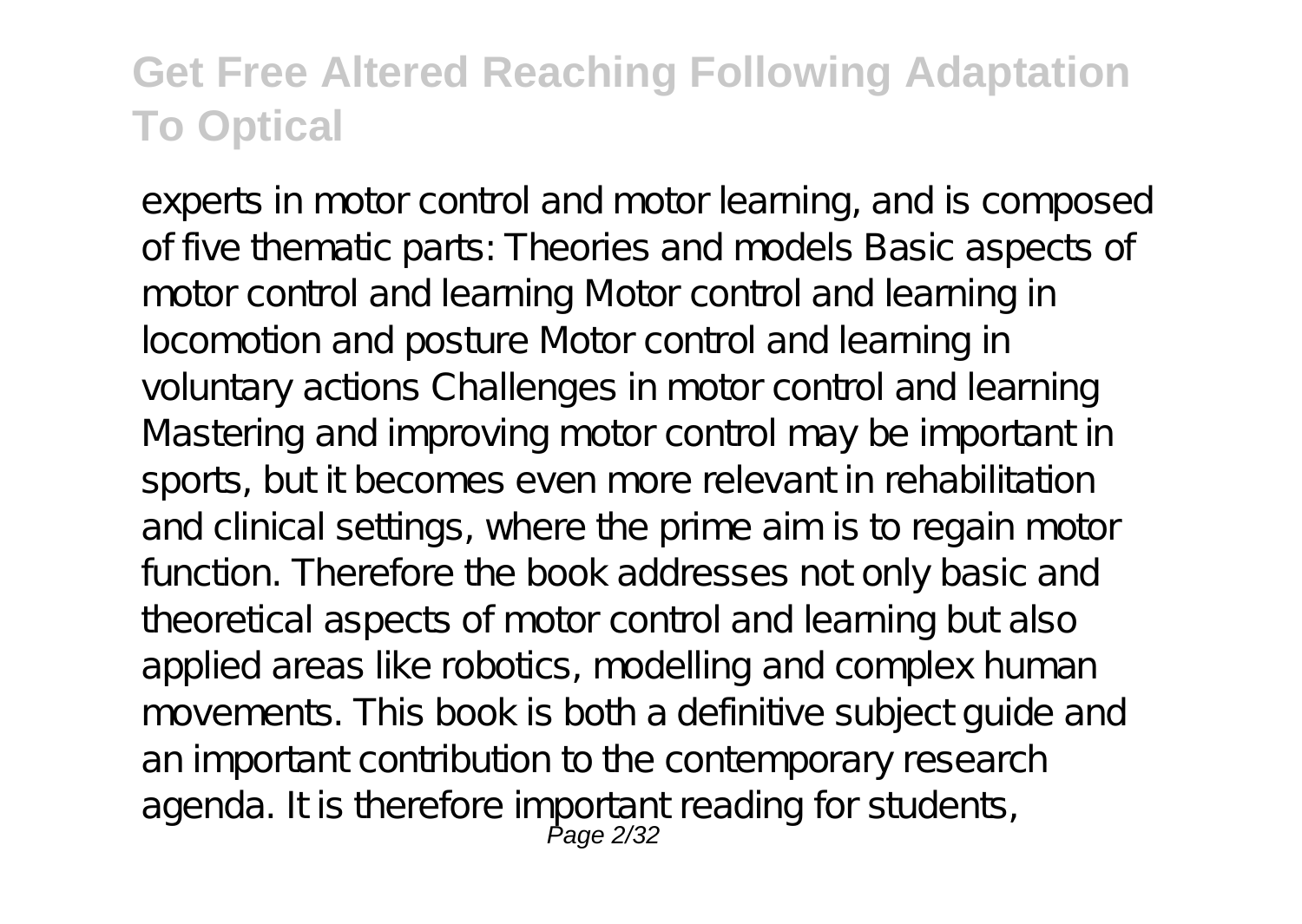scholars and researchers working in sports and exercise science, kinesiology, physical therapy, medicine and neuroscience.

A Support Book for Patients, Caregivers, Families and Friends

Visual Attention and Cognition

Alteration of a Conditioned Avoidance Tendency by a Procedure of Adaptation to the Unconditioned Stimulus

The Pedagogy of Adaptation Reports of workshops and meetings conducted by the Program. Speech recognition technology is being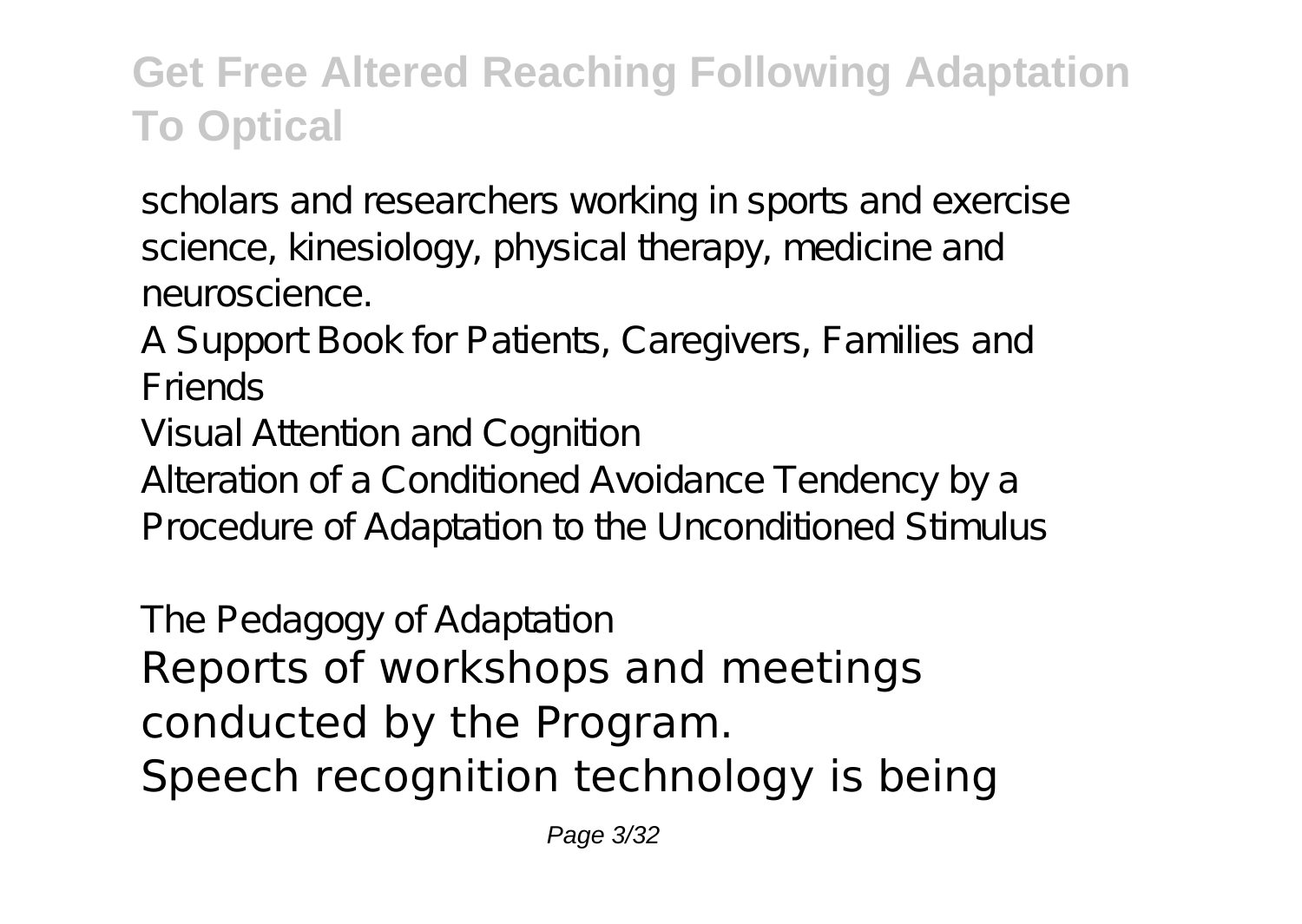increasingly employed in human-machine interfaces. A remaining problem however is the robustness of this technology to nonnative accents, which still cause considerable difficulties for current systems. In this book, methods to overcome this problem are described. A speaker adaptation algorithm that is capable of adapting to the current speaker with just a few words of speakerspecific data based on the MLLR principle is developed and combined with confidence measures that focus on phone durations as Page 4/32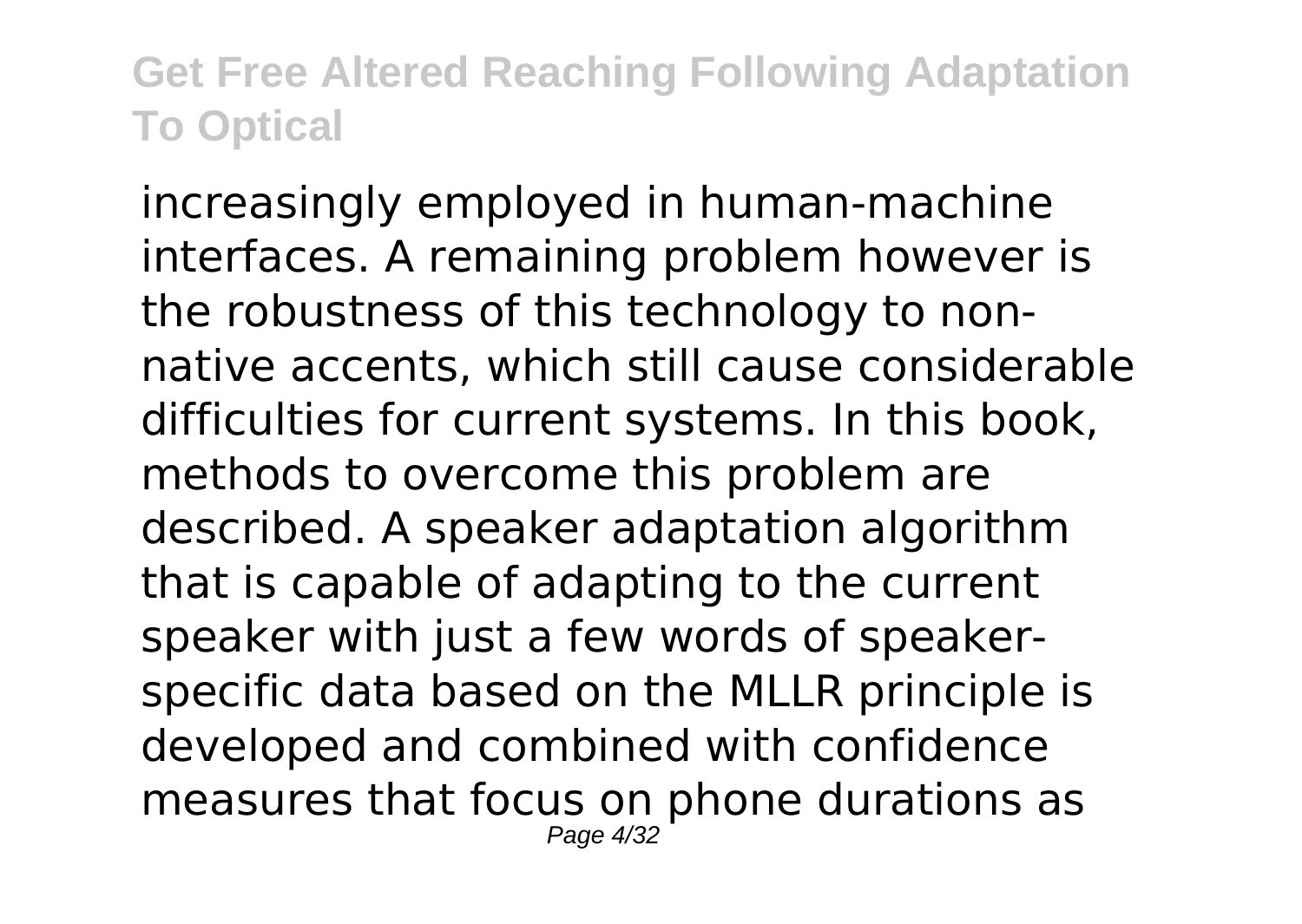well as on acoustic features. Furthermore, a specific pronunciation modelling technique that allows the automatic derivation of nonnative pronunciations without using nonnative data is described and combined with the previous techniques to produce a robust adaptation to non-native accents in an automatic speech recognition system. Neurosciences Research Symposium Summaries Publications and Theses Aspects of Neural Plasticity (Plasticité Page 5/32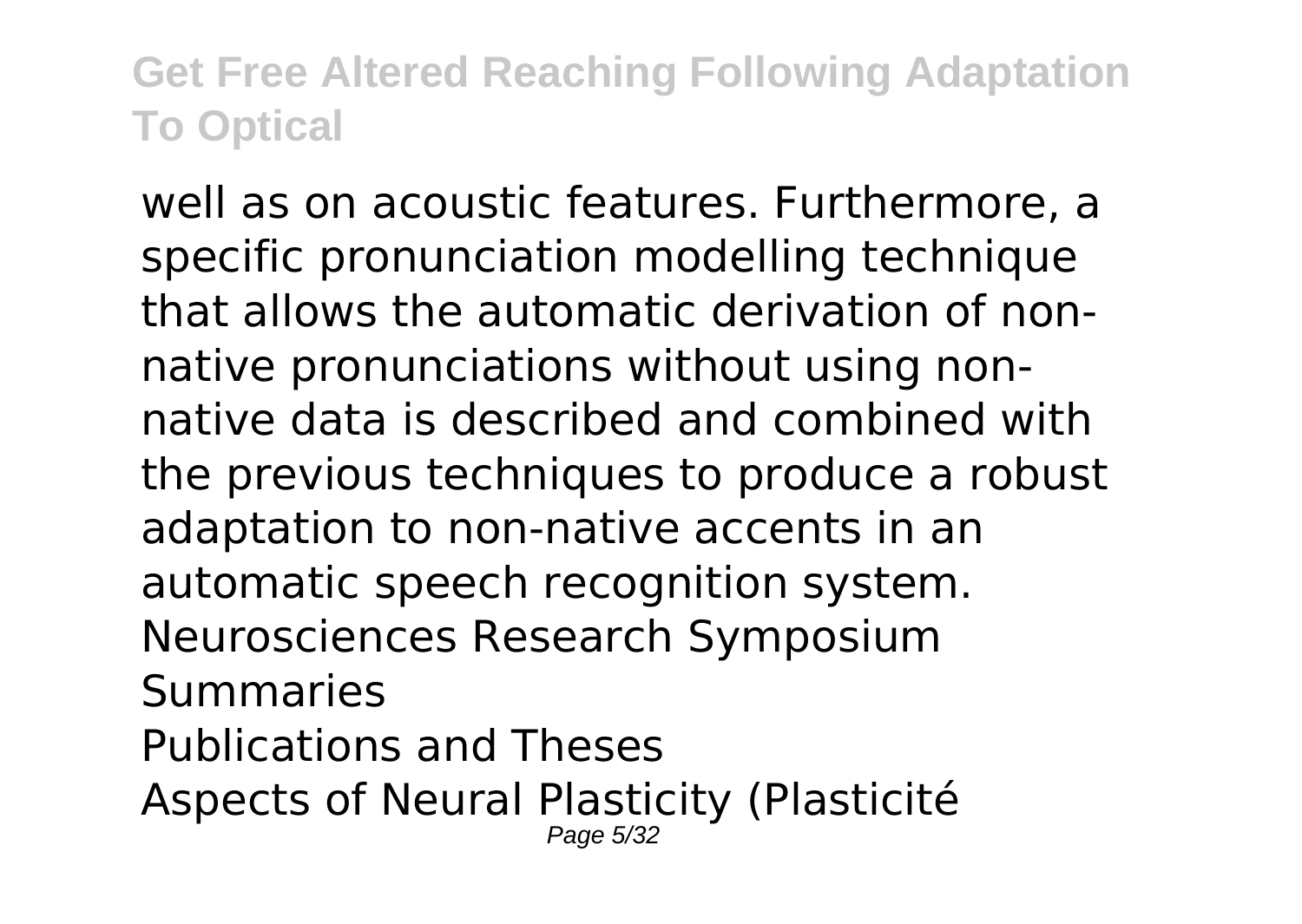#### Nerveuse)

Neurosciences Research Program Bulletin Bibliography on the Control and Management of the Coyote and Related Canids with Selected References on Animal Physiology, Behaviour, Control Methods and Reproduction Humans are very good at learning to make new movements, whether this is to practice a skill that many other people can perform or to overcome a new situation that they have never encountered. For instance, astronauts learn to maneuver in zero gravity and skydivers learn to precisely control falling Page 6/32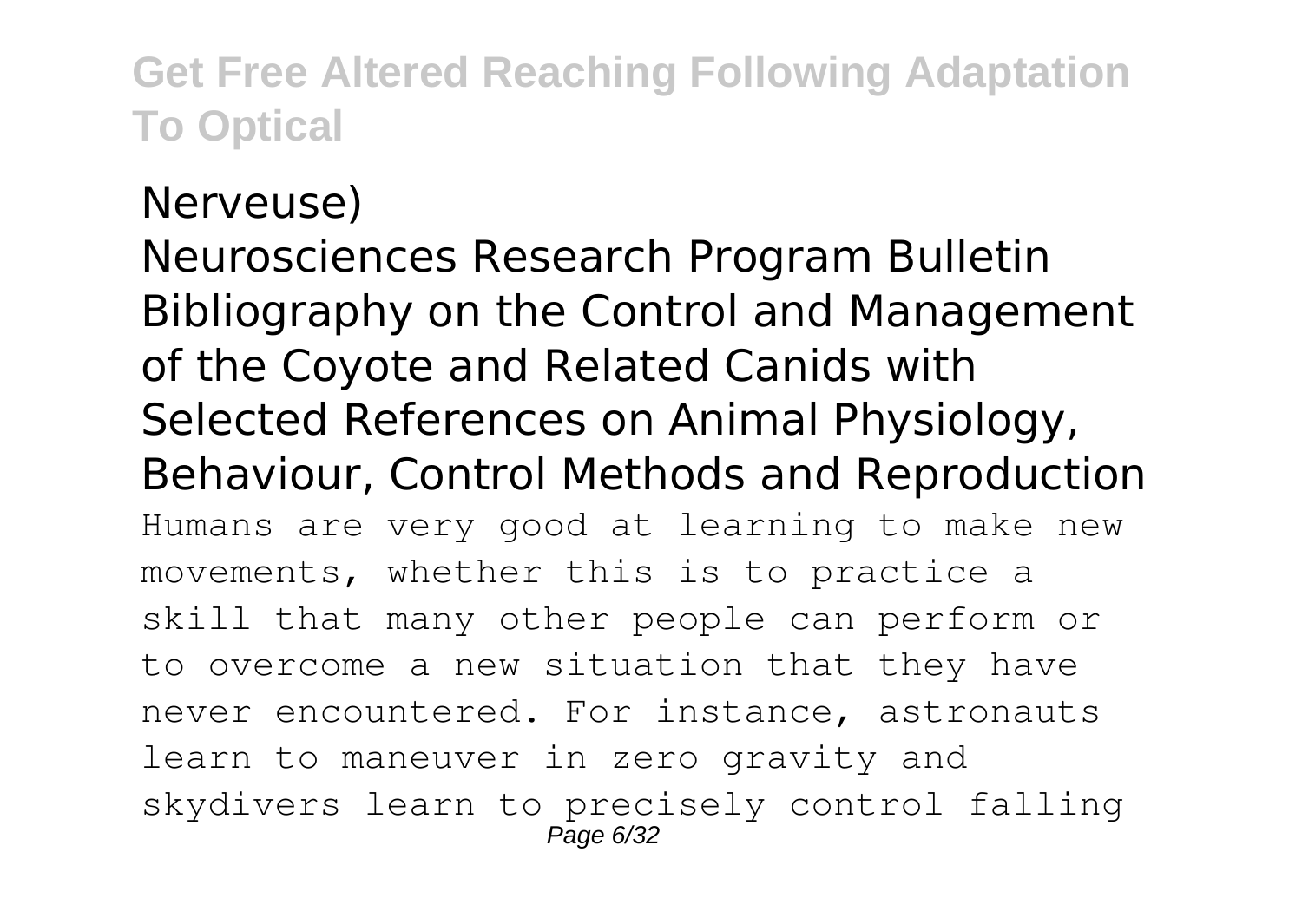with the poise of an acrobat. The same learning is evident in everyday life, as people regularly adjust for the small changes to their movements caused by articles of clothing, such as the additional weight of a watch on the forearm or the differences in gait necessary for many types of shoes. In motor learning research, it has been an open question whether learning a new skill, such as the controlled fall from skydiving, is the same as altering an existing motor skill, such as reaching, to compensate for the weight of a watch. In my dissertation work I have focused on the question of how and why Page 7/32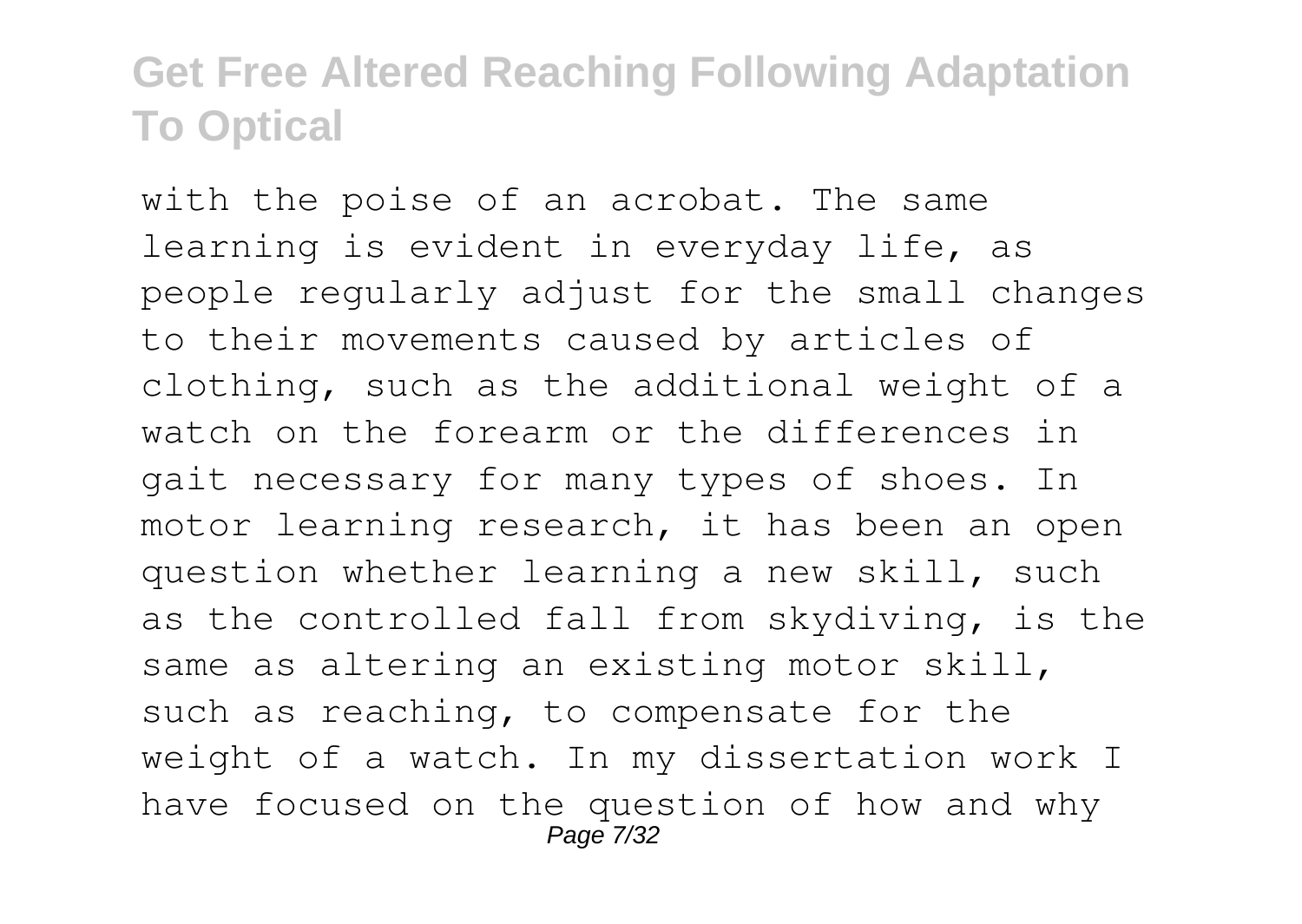people alter their existing motor skills, a type of learning called adaptation. Adaptation is a specific subset of motor learning that occurs when the sensory outcome of motor commands is systematically altered. In order to induce this adaptation in the laboratory, we manipulate the visual feedback that human participants see when they are performing reaching tasks. It is thought that this type of learning, visuomotor adaptation, is driven by the difference between the feedback that was predicted to occur and the actual feedback. This discrepancy in feedback is known as a sensory prediction error. If Page 8/32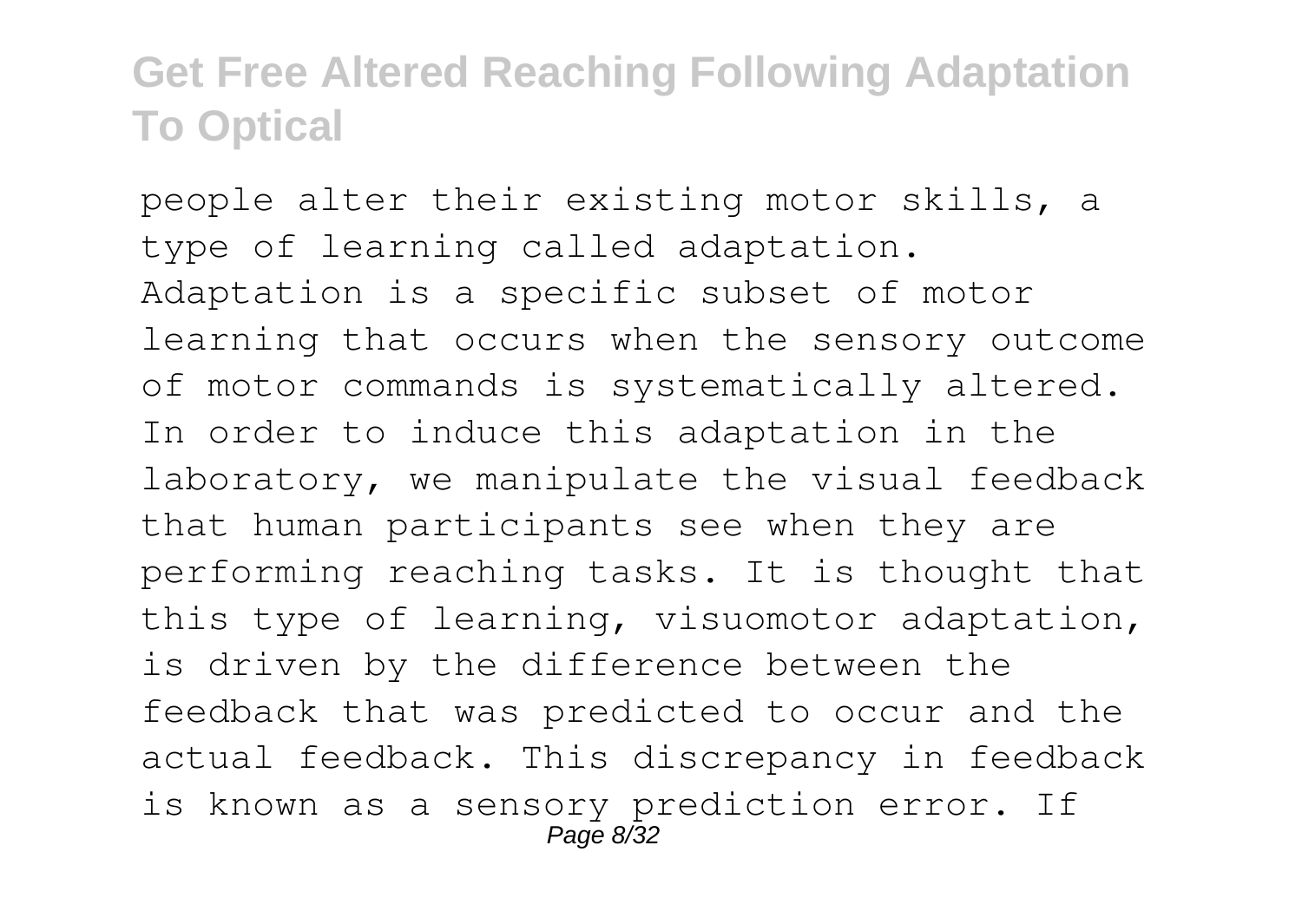present, these errors indicate that the sensorimotor system is not properly calibrated, and future motor commands (and their predicted sensory outcomes) are adjusted to bring the system back into alignment. Adjustments made to the motor commands by this process are historically believed to be independent of other factors that commonly affect learning, such as reward and punishment. It is becoming increasingly accepted, however, that the behavior observed in sensorimotor adaptation tasks may not only be the output of error-based adaptation. In the work that forms my dissertation, we Page 9/32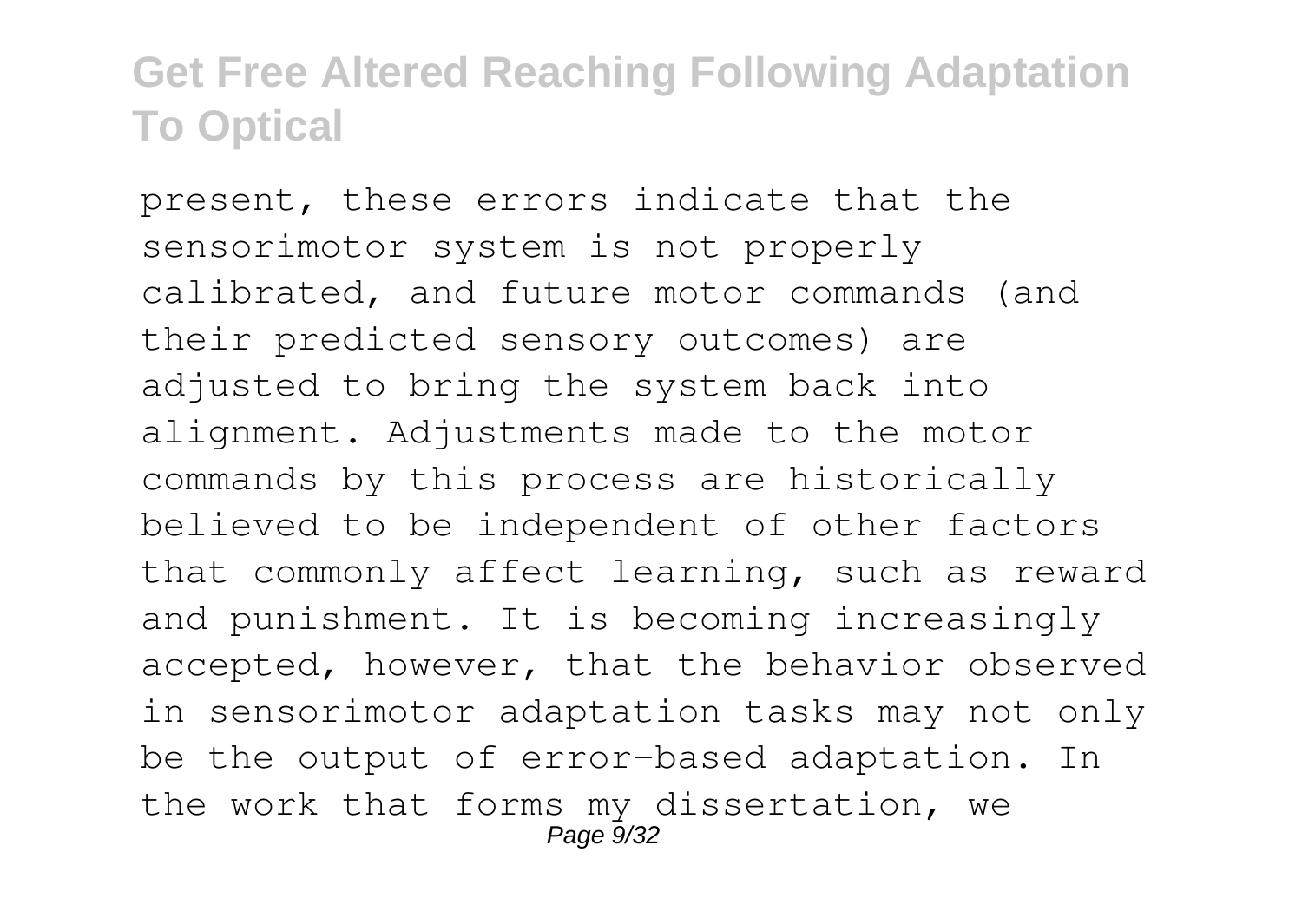attempted to characterize the effect of three different systems on behavior in visuomotor adaptation tasks. In Chapter 1, we examined savings-upon-relearning in visuomotor adaptation tasks. Savings is the phenomenon of faster relearning after something has been forgotten. Visuomotor adaptation seems to be an ideal form of learning to study savingsupon-relearning, as participants can rapidly learn to compensate for altered visual feedback while also decaying fully to baseline behavior within a single experimental session. Following this "forgetting" of the motor memory, Page 10/32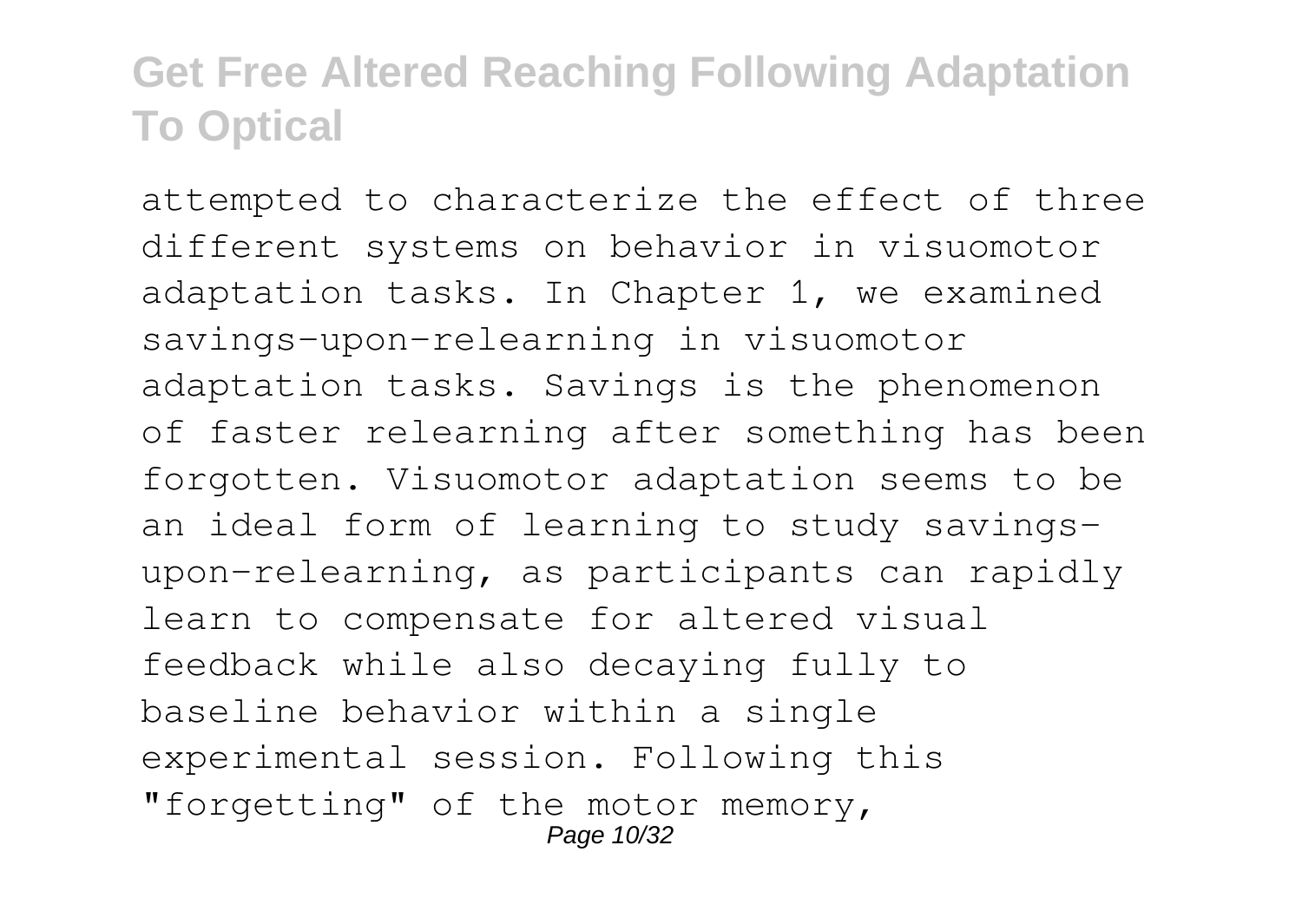participants can then be re-exposed to the same visual perturbation; savings would be evident if they compensate for the perturbation faster during re-exposure compared to the first learning event. This has been a conundrum for models of sensorimotor adaptation that function solely on sensory prediction errors, as the error size is the same for both learning episodes. If learning was only driven by these errors, it should proceed at the same rate both times. Here we examine the idea that this faster relearning comes from outside of the motor system and is not driven by sensory Page 11/32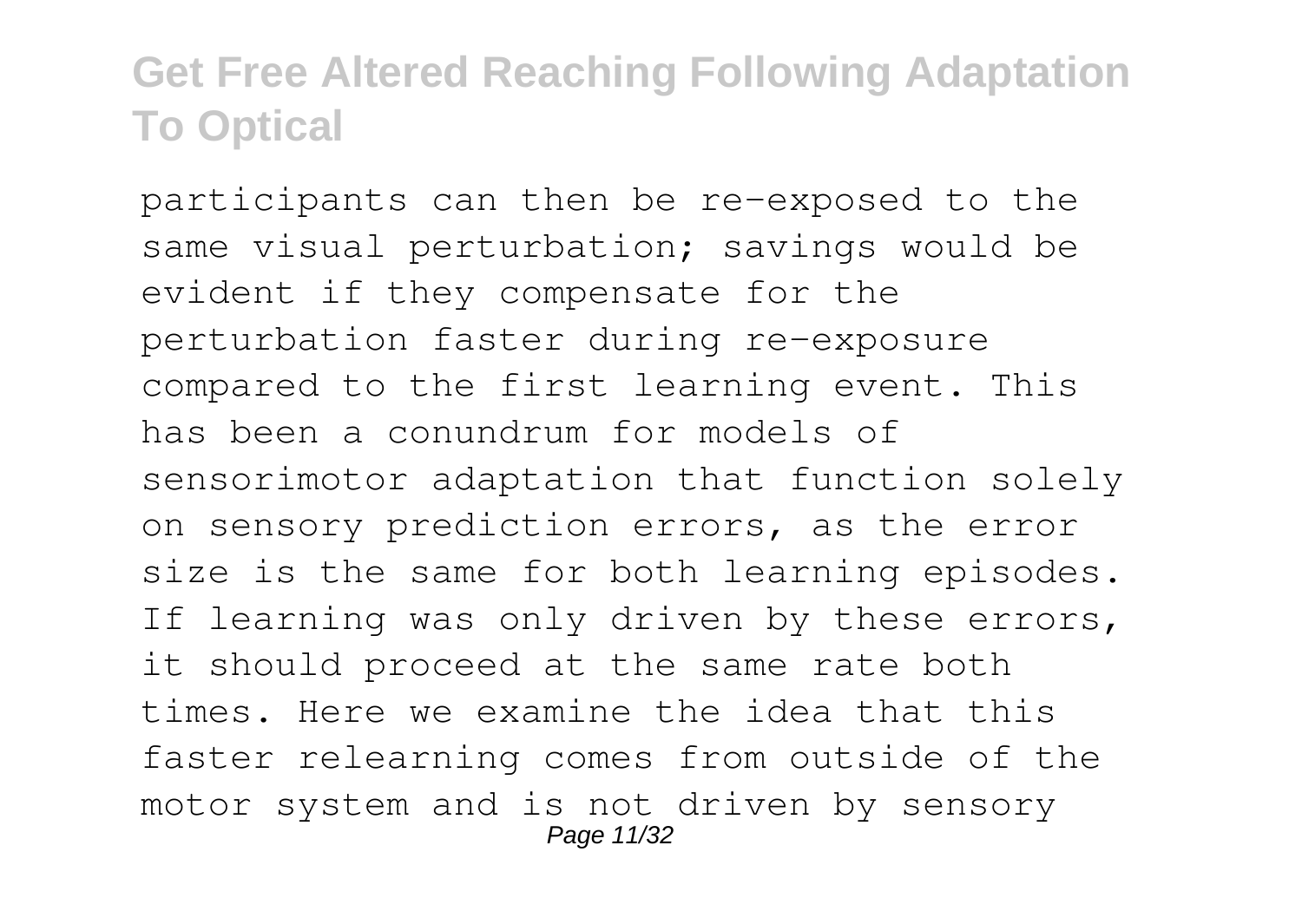prediction errors, but rather an impetus to restore good task performance. Specifically, the results indicate that savings comes about because participants learn to implement a cognitive aiming strategy that helps them hit the target again. The difference in the rate of behavioral change arises because participants require time to develop the strategy when first encountering the altered visual feedback, but can then immediately implement it upon re-encountering the altered feedback. In Chapter 2, we attempted to isolate the effects of error-based adaptation with a novel experimental manipulation. Page 12/32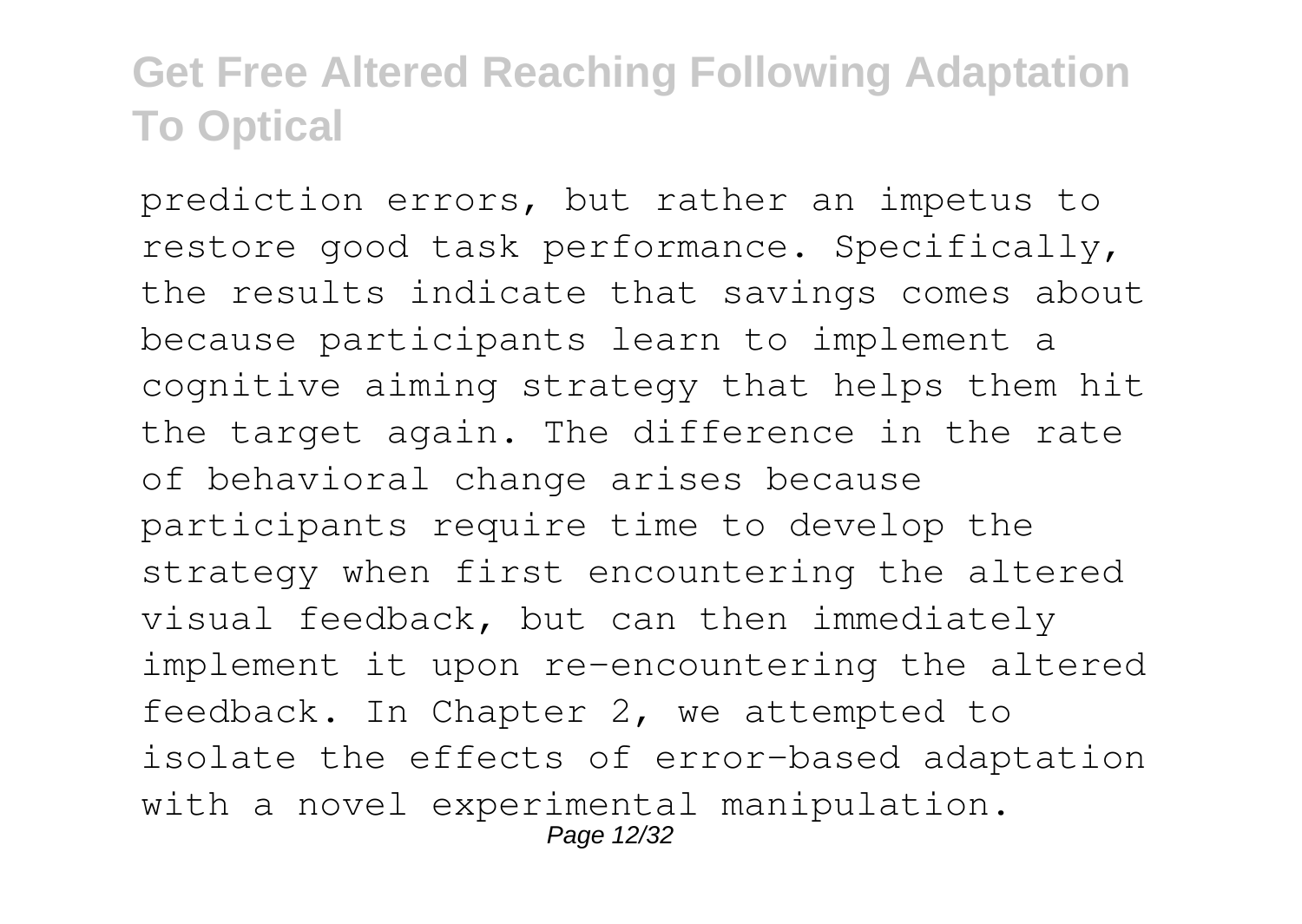Participants were exposed to altered visual feedback and, unlike traditional adaptation studies, were fully informed of the nature of this alteration and explicitly told to ignore it. The specific visual feedback manipulation employed is known as a "visual error clamp," where the visual cursor is set to a fixed heading angle. This means that no matter where the participant moves in the workspace, the feedback will always move in this direction instead of the direction of movement. We carefully manipulated the offset of the heading angle for this feedback relative to the direction participants were Page 13/32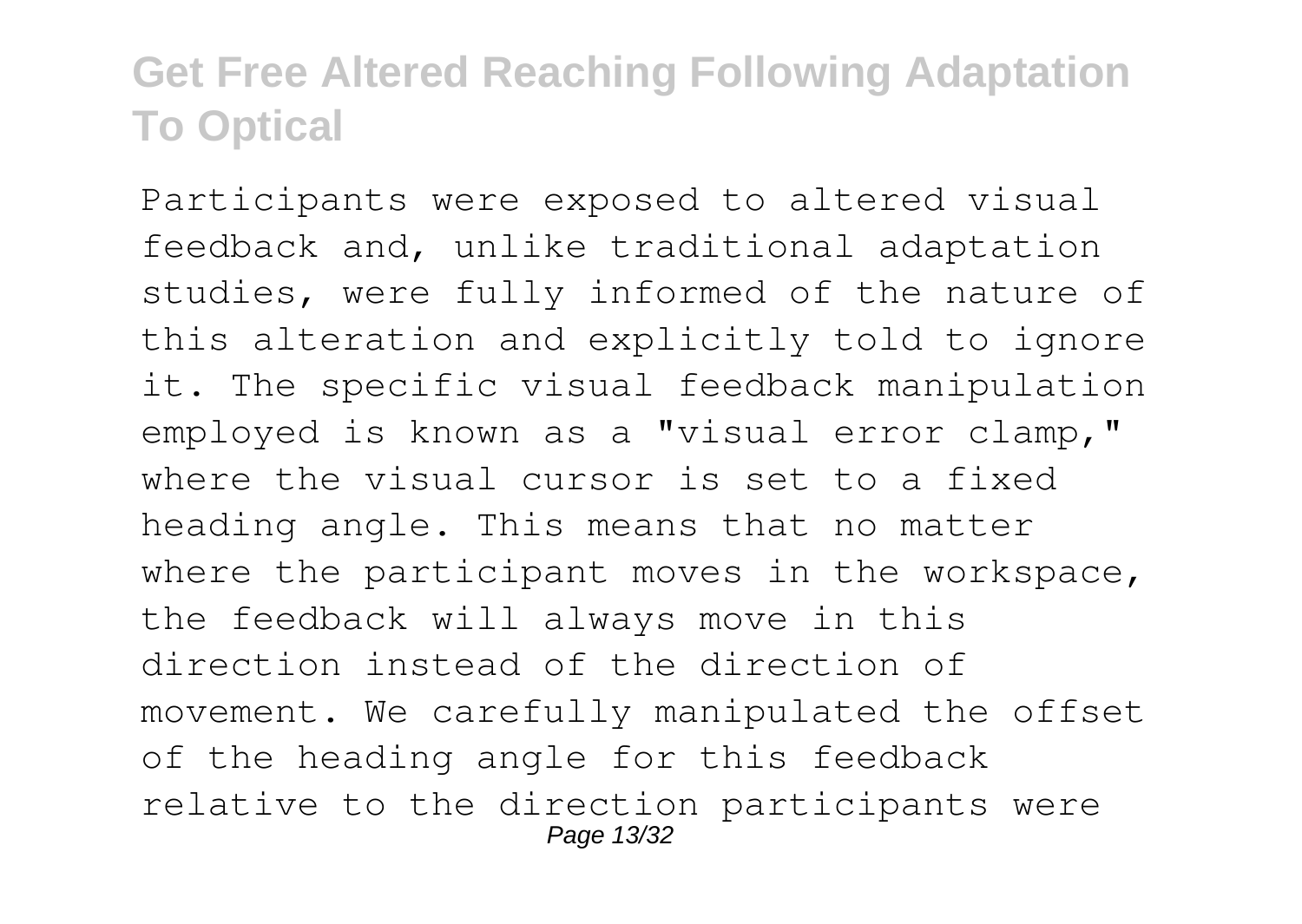reaching in order to induce task-irrelevant sensory prediction errors. The only reason participants should adjust for these error clamps is if error-based learning is taking place given that they were told to ignore the feedback. We observed very robust adaptation in response to this manipulation. Surprisingly, the adaptation was consistent with that observed in typical adaptation studies in every way but one: the size of the change in behavior was not related to the size of the error. This is potentially a substantial challenge for theories of errorbased adaptation, as they predict that there Page 14/32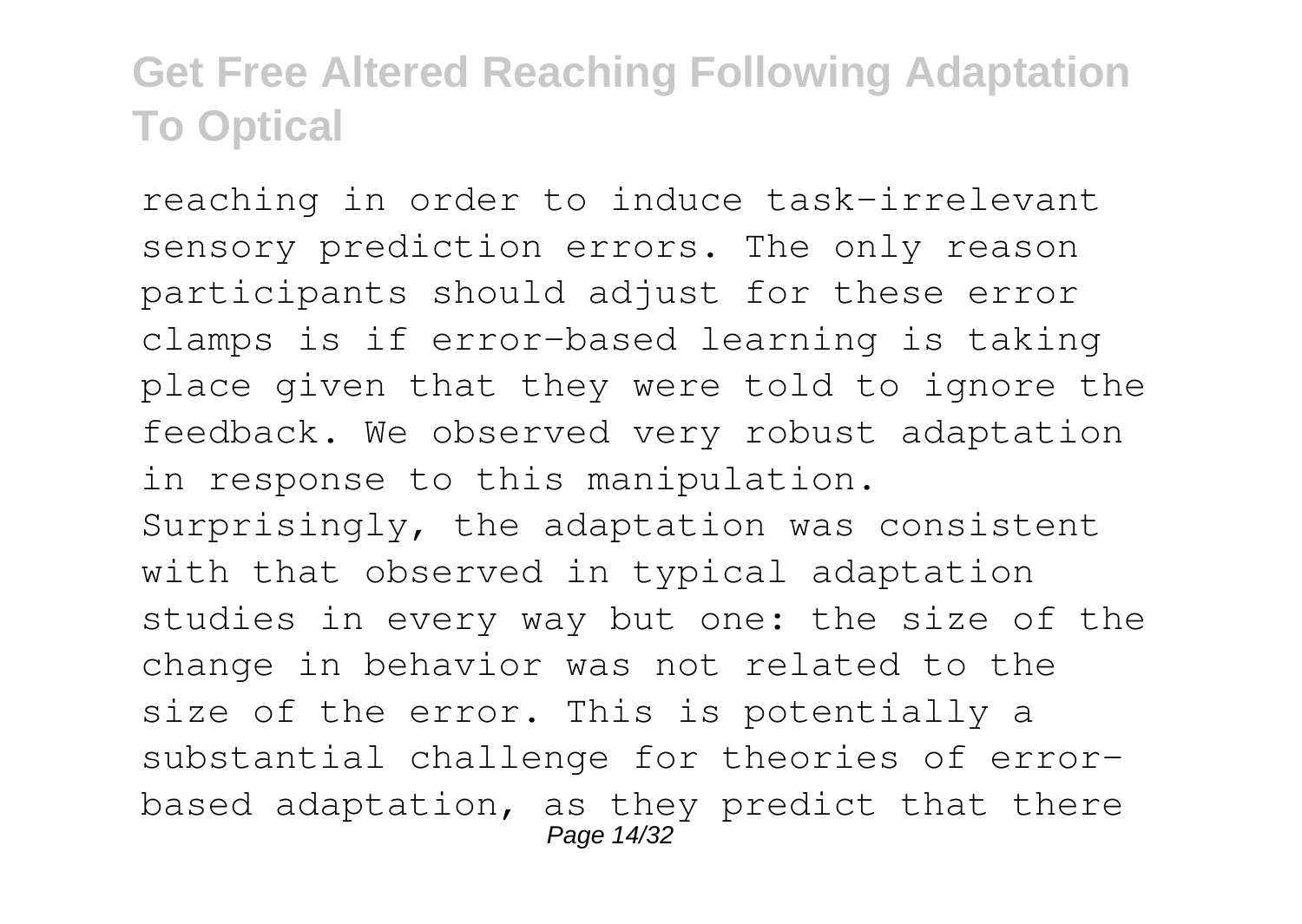is either a linear or curvilinear relationship between error size and the magnitude of the adaptive response. In Chapter 3, we explore the consequences that intrinsic biases have on visuomotor adaptation studies. When participants move without visual feedback, they often exhibit individual biases in the direction of their reaches. Here we show that there is a systematic bias for all participants, varying with the reach direction, and that it cannot be fully eliminated through visuomotor adaptation. This is because learning at any given reach direction is not fully Page 15/32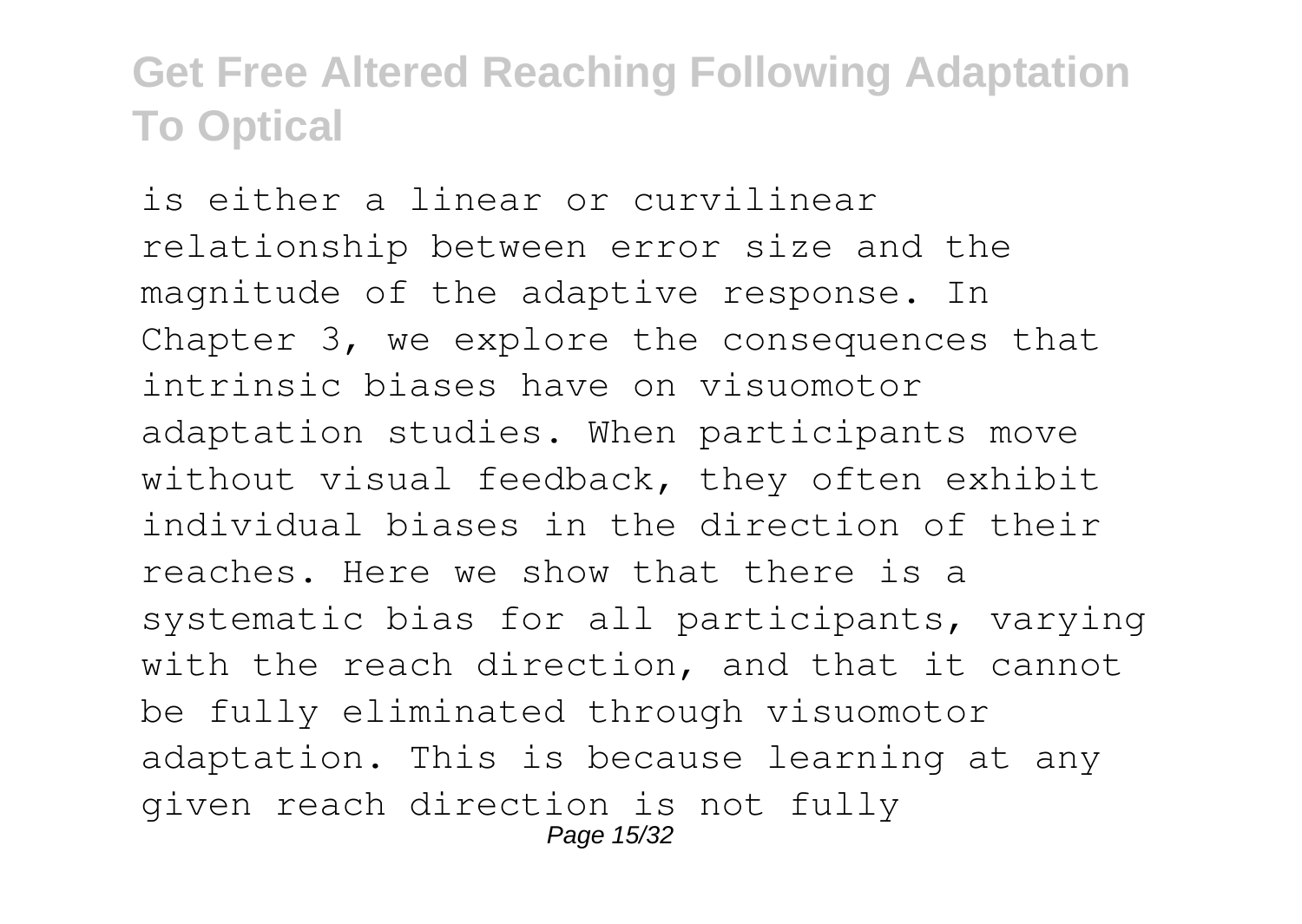independent of learning in other directions given that learning generalizes locally in the workspace. Furthermore if feedback is removed (a common manipulation in adaptation tasks), participants will drift back to this bias over time. If unaccounted for, this systematic bias (or its re-emergence) can be misinterpreted as a learning effect in adaptation tasks. We outline a few experimental and analytical techniques that can help account for this bias in these tasks so that future researchers can study adaptation without this contaminant. Taken together, these studies show that many Page 16/32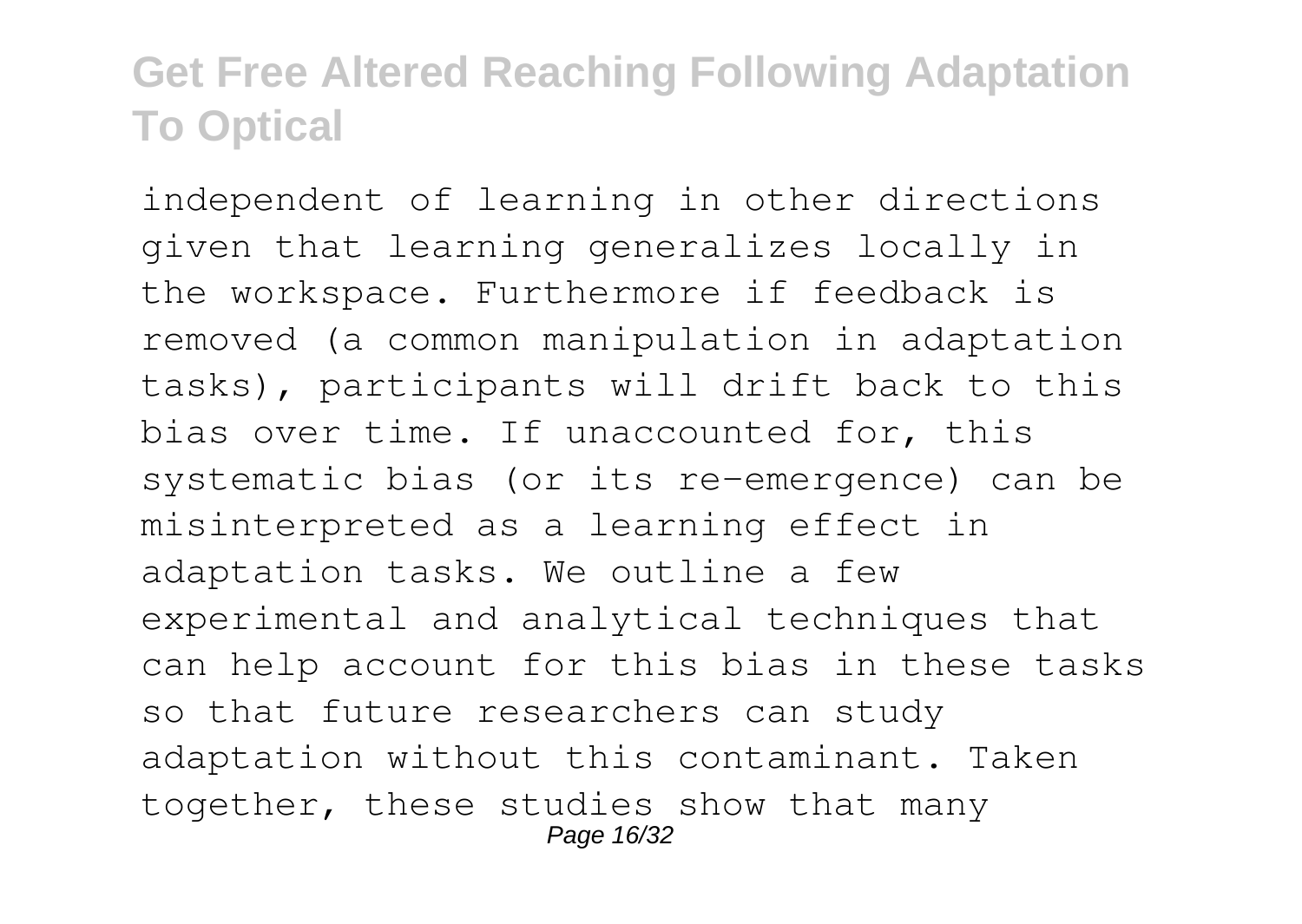different processes contribute to the behavior of participants in sensorimotor adaptation tasks. These processes function with considerable independence and affect behavior in response to distinct stimuli. We have made an attempt to dissociate these processes primarily at a psychological level, a critical step for the investigation of the neural underpinnings of such processes. Visuomotor adaptation arises when reaching in an altered visual environment, where one's seen hand position does not match their felt (i.e., proprioceptive) hand position in space. Here, we investigated if Page 17/32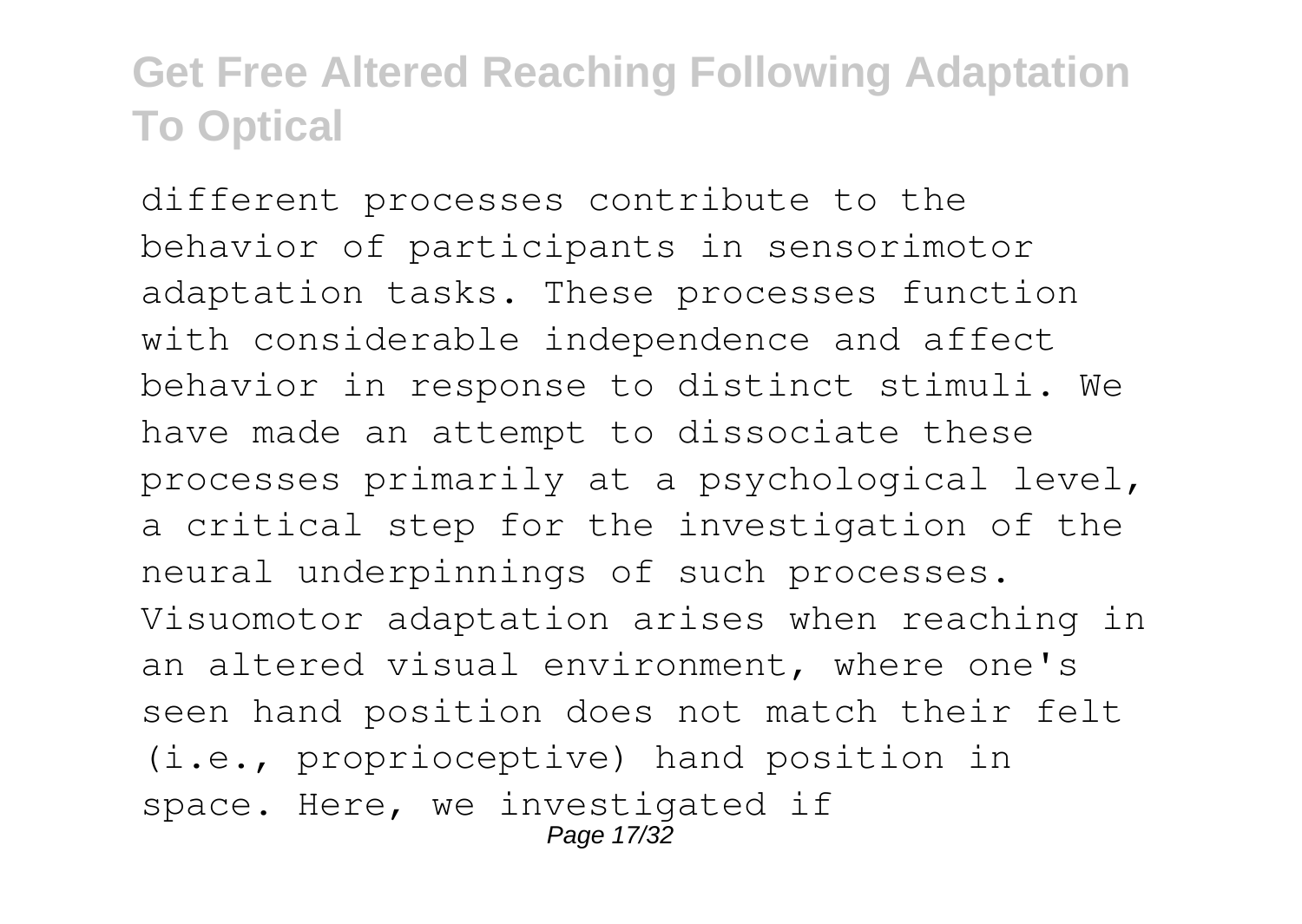proprioceptive training (PT) benefits visuomotor adaptation, and if these benefits arise due to implicit (unconscious) or explicit (conscious strategy) processes. A total of 72 participants were divided equally into 3 groups: Proprioceptive training with feedback (PTWF), Proprioceptive training no feedback (PTNF), and Control (CTRL). The PTWF and PTNF groups completed proprioceptive training (PT), where a participant's hand was passively moved to an unknown reference location and they judged the felt position of their unseen hand relative to their body midline on every trial. The PTWF group Page 18/32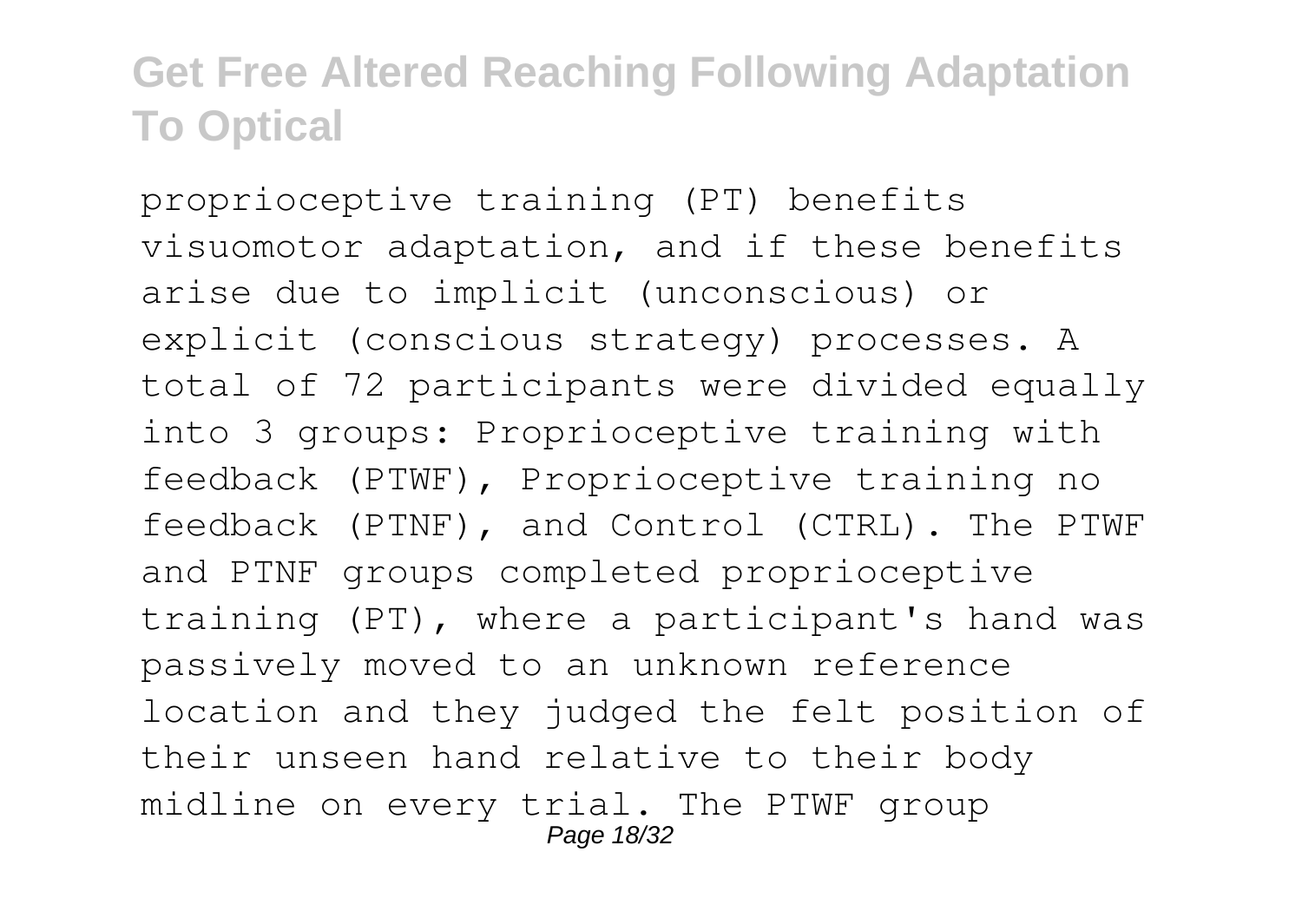received verbal feedback with respect to their response accuracy on the middle 60% of trials. The CTRL group did not complete PT and instead sat quietly during this time. Following PT or time delay, all three groups reached when seeing a cursor that was rotated 30° clockwise relative to their hand motion, followed by a series of no-cursor reaches to assess implicit and explicit adaptation. Results indicated that the PTWF group improved their sense of felt hand position following PT. However, this improved proprioceptive acuity did not benefit visuomotor adaptation, as all three groups Page 19/32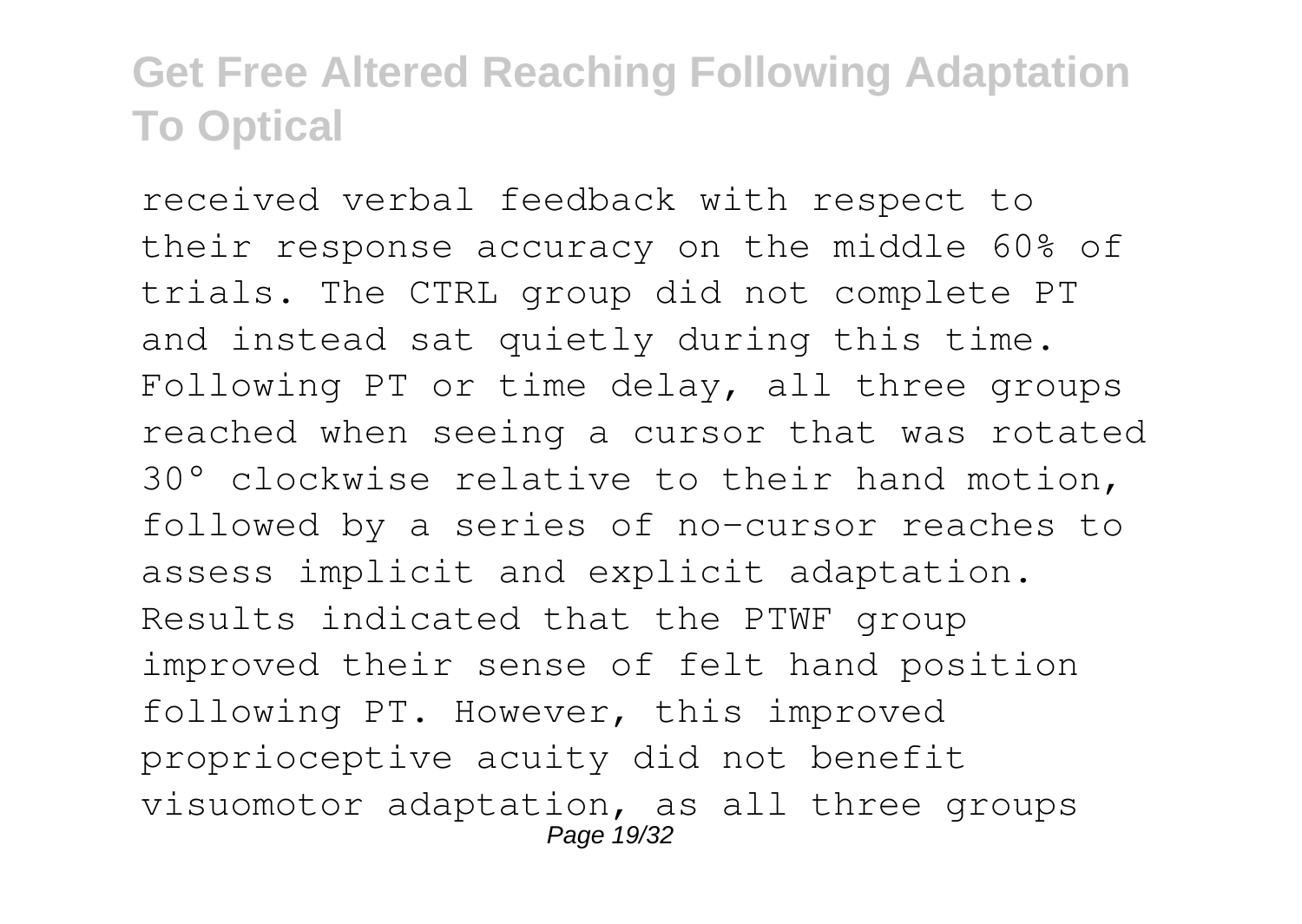showed similar visuomotor adaptation across rotated reach training trials. Visuomotor adaptation arose implicitly, with minimal explicit contribution for all three groups. Thus, these results suggest that passive proprioceptive training with feedback does not benefit, nor hinder, implicit visuomotor adaptation. Studies in Neurolinguistics

Introduction to Perception

The Graphic Novel

Motor Learning and Adaptation: The Role of Motor Abundance

Investigating the Influence of Proprioceptive Page 20/32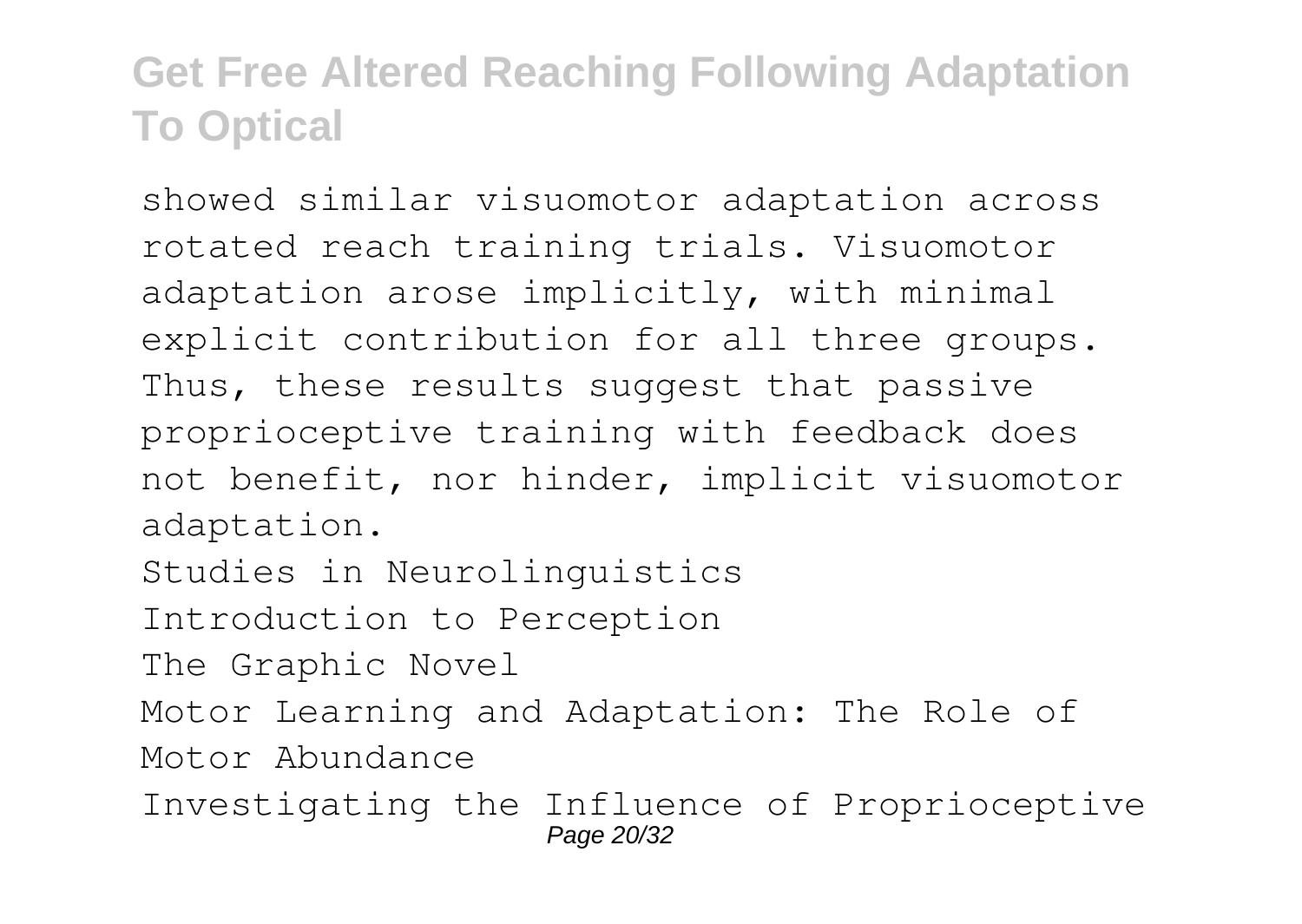Training on Visuomotor Adaptation **Reaching with altered visual feedback of the hand's position in a virtual environment leads to reach adaptation in the trained hand, and also in the untrained hand (Wang & Sainburg, 2002). In the current study, we asked if reach adaptation in the untrained (right) hand is due to transfer of explicit (i.e., EA; conscious strategy) and/or implicit adaptation (i.e., IA; unconscious) from the left (trained) hand, and if the transfer of EA and IA changes depending on how one is made aware of the visuomotor distortion. We further asked if EA and IA are retained in the trained and untrained hand for 24 hours. Participants (n=60) were evenly divided into 3 groups (Strategy, No-Strategy, and Control). All participants reached to visual targets while seeing a cursor on the screen that was rotated 40°** Page 21/32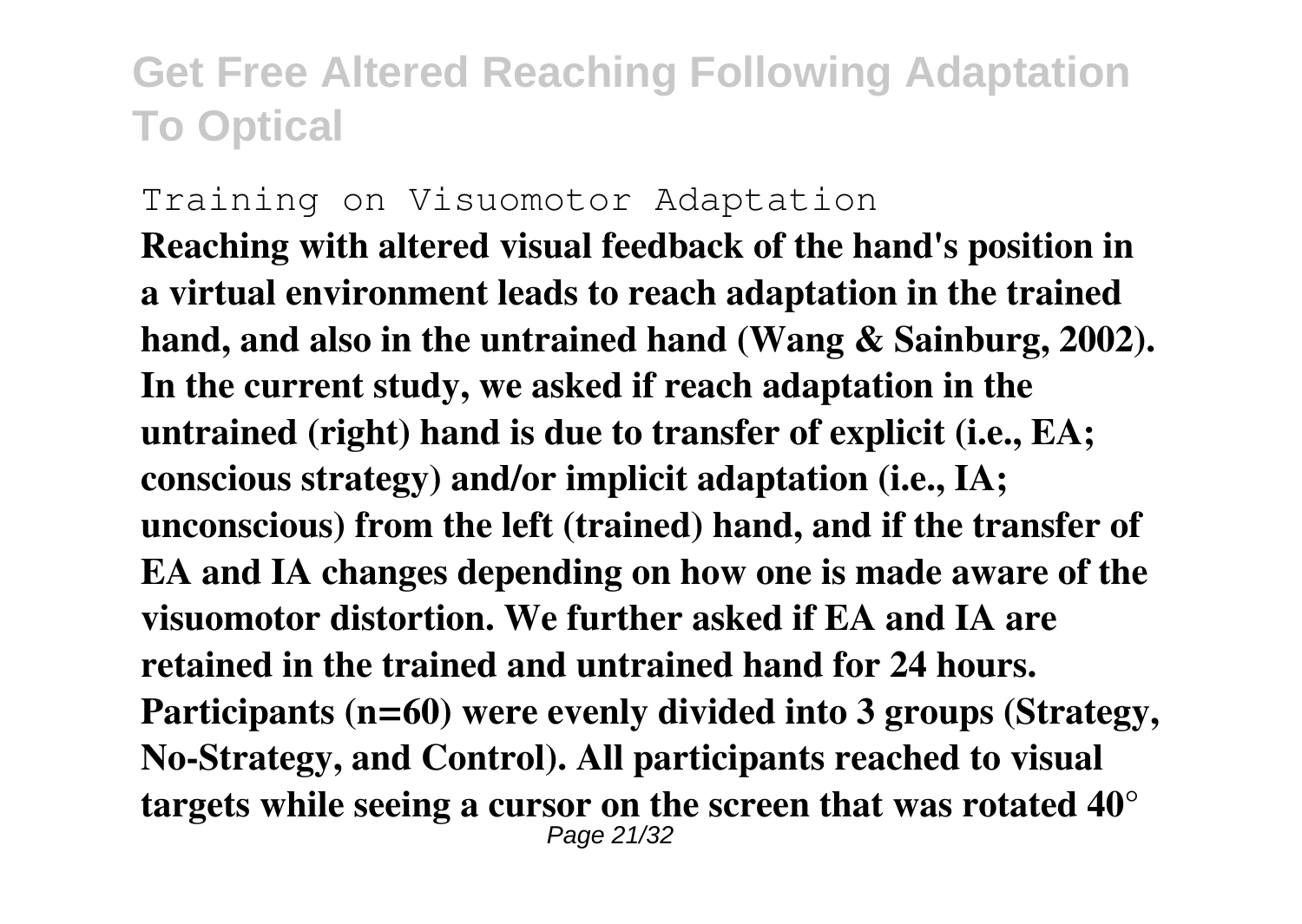**clockwise relative to their hand motion. Participants in the Strategy group were instructed on how to counteract the visuomotor distortion. The No-Strategy group was not told of the upcoming visuomotor distortion but was later asked to reach while engaging in any strategy they had learned in order to assess EA. Participants in the Control group were also not told of the upcoming visuomotor distortion and were never instructed to engage in any strategy when reaching. EA and IA were assessed in both the trained and untrained hands immediately following rotated reach training, and 24 hours later by having participants reach without the cursor when instructed to: (1) aim so that your hand lands on the target (to assess IA) and (2) use what was learned during training so that the cursor lands on the target (to assess EA + IA; exception of** Page 22/32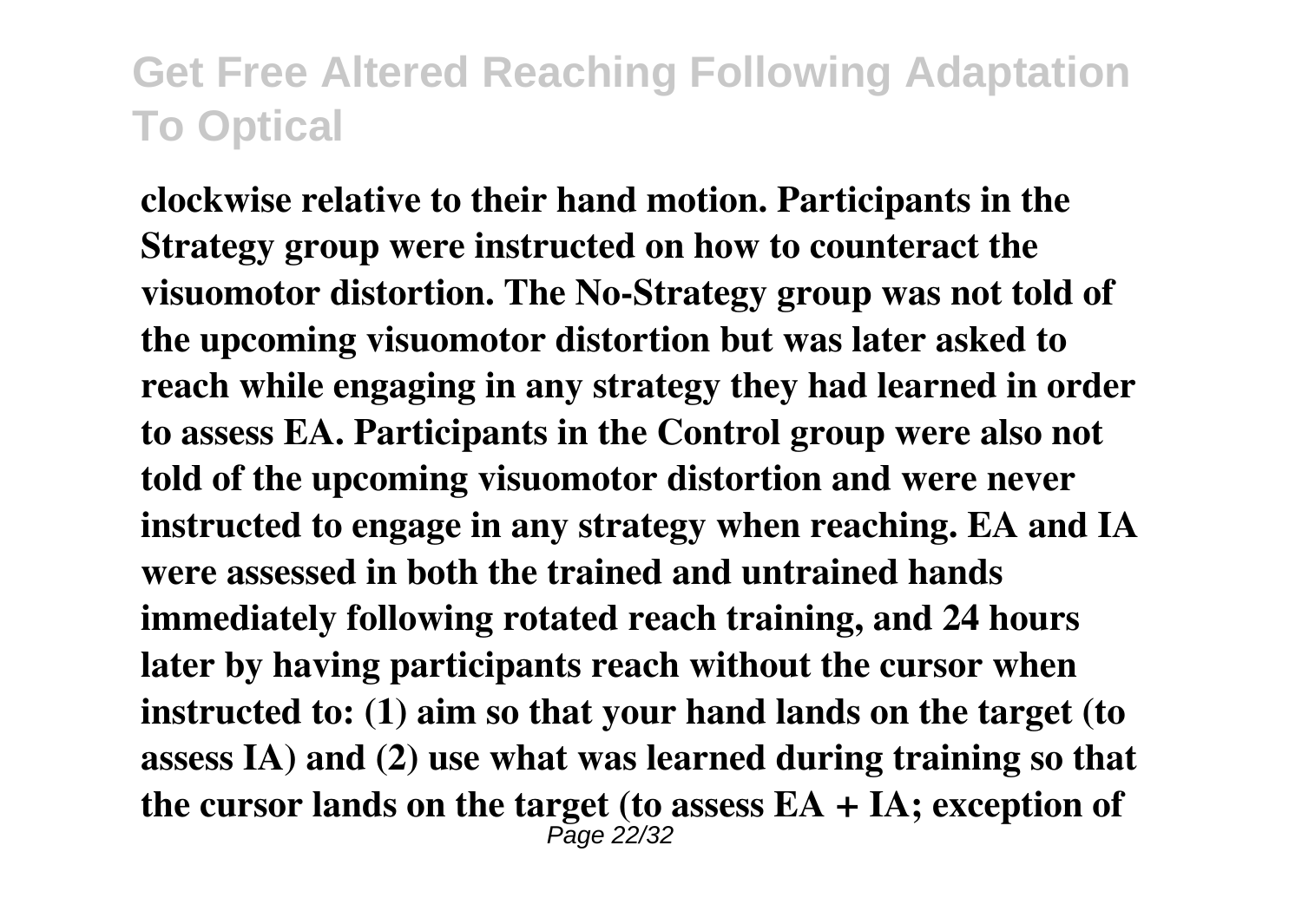**Control group). Results revealed that the groups differed with respect to the extent of reach adaptation achieved when initially training with the rotated cursor, such that the Strategy group had greater EA and less IA compared to the No-Strategy group in the trained hand. Unexpectedly, the Control group also showed less IA compared to the No-Strategy group, but was similar to the Strategy group. For both the Strategy and No-Strategy groups, EA was transferred between hands and was retained over time. While the extent of IA varied between groups in the trained (left) hand immediately following reach training trials, significant transfer of IA was not found in any of the three groups. Retention of IA was observed in the trained hand but decayed over testing days. Together, these results suggest that while initial EA and IA in the trained hand is** Page 23/32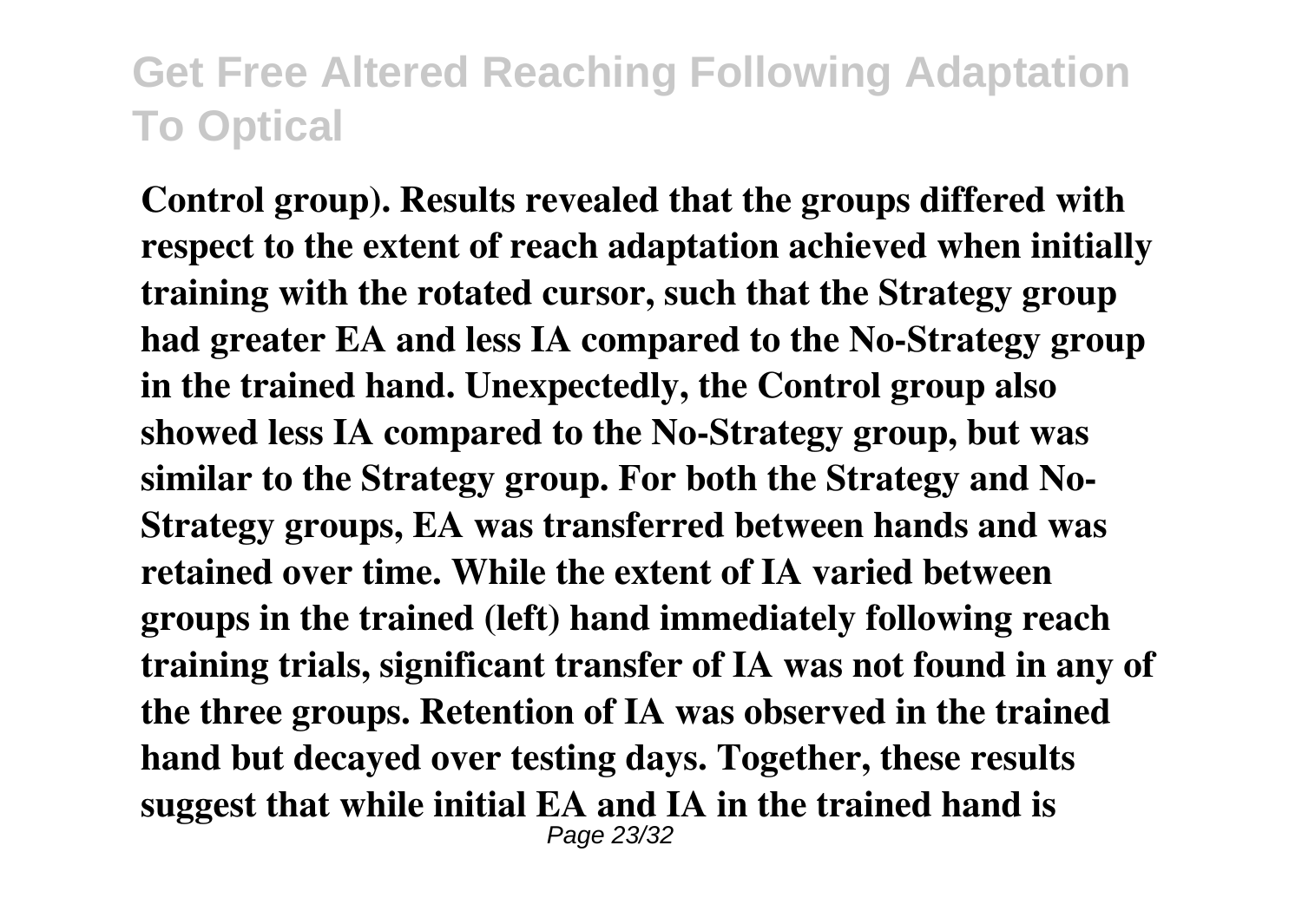**dependent on how one is made aware of the visuomotor distortion, transfer and retention of visuomotor adaptation is driven almost exclusively by EA, regardless of instructions provided.**

**The goal of this book is to put together some of the main interdisciplinary aspects that play a role in visual attention and cognition. The book is aimed at researchers and students with interdisciplinary interest. In the first chapter a general discussion of the influential scanpath theory and its implications for human and robot vision is presented. Subsequently, four characteristic aspects of the general theme are dealt with in topical chapters, each of which presents some of the different viewpoints of the various disciplines involved. They cover neuropsychology, clinical neuroscience, modeling, and** Page 24/32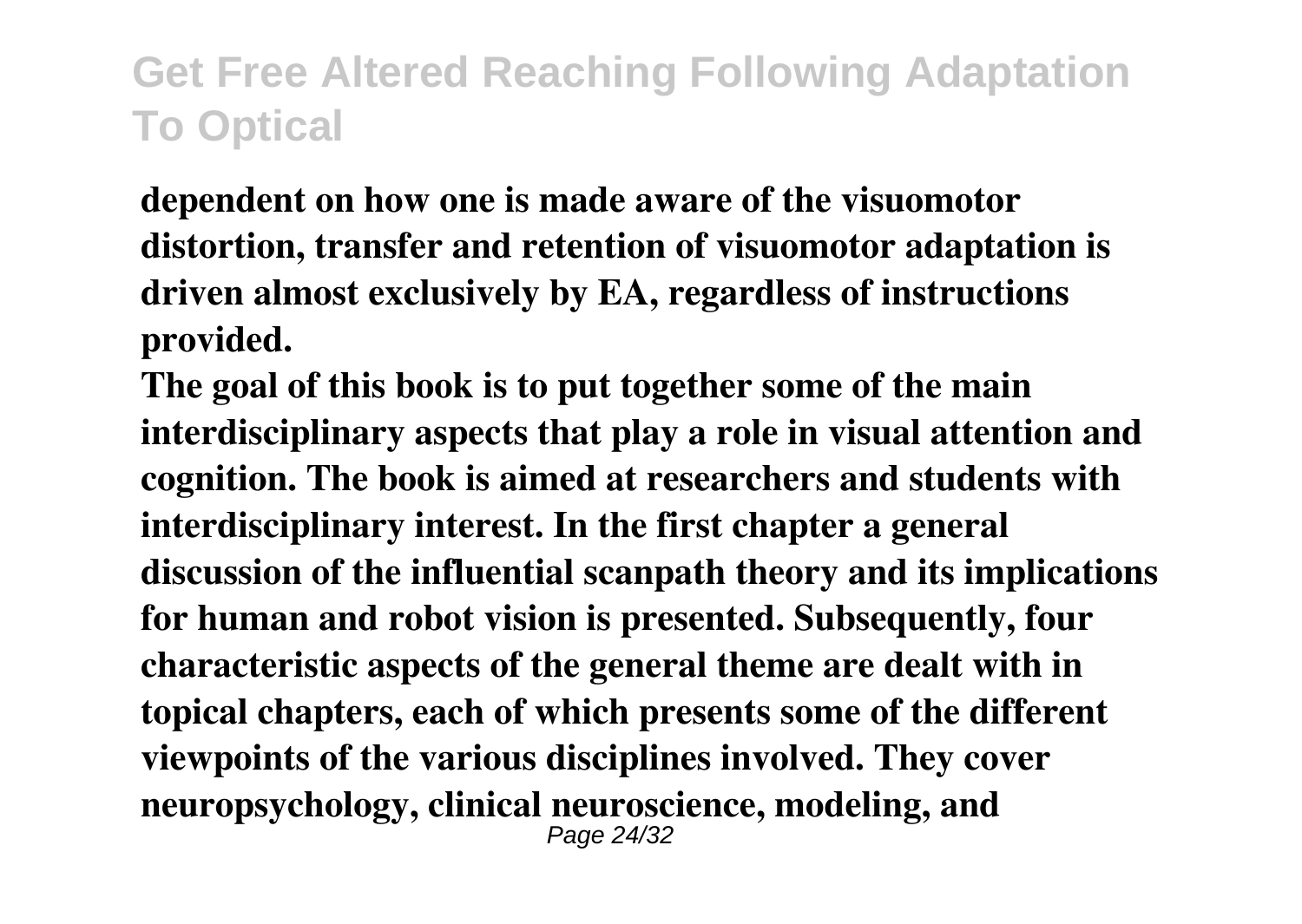**applications. Each of the chapters opens with a synopsis tying together the individual contributions.**

**Adaptation to Psychological Stress in Sport**

**Robust Adaptation to Non-Native Accents in Automatic Speech Recognition**

#### **LLBA**

**Adaptation of Trees to Climate Change: Mechanisms Behind Physiological and Ecological Resilience and Vulnerability Adapting to Altered Sensory Environments A selection of annotated references to unclassified reports and journal articles that were introduced into NASA scientific and technical information system and announced in Scientific and Technical**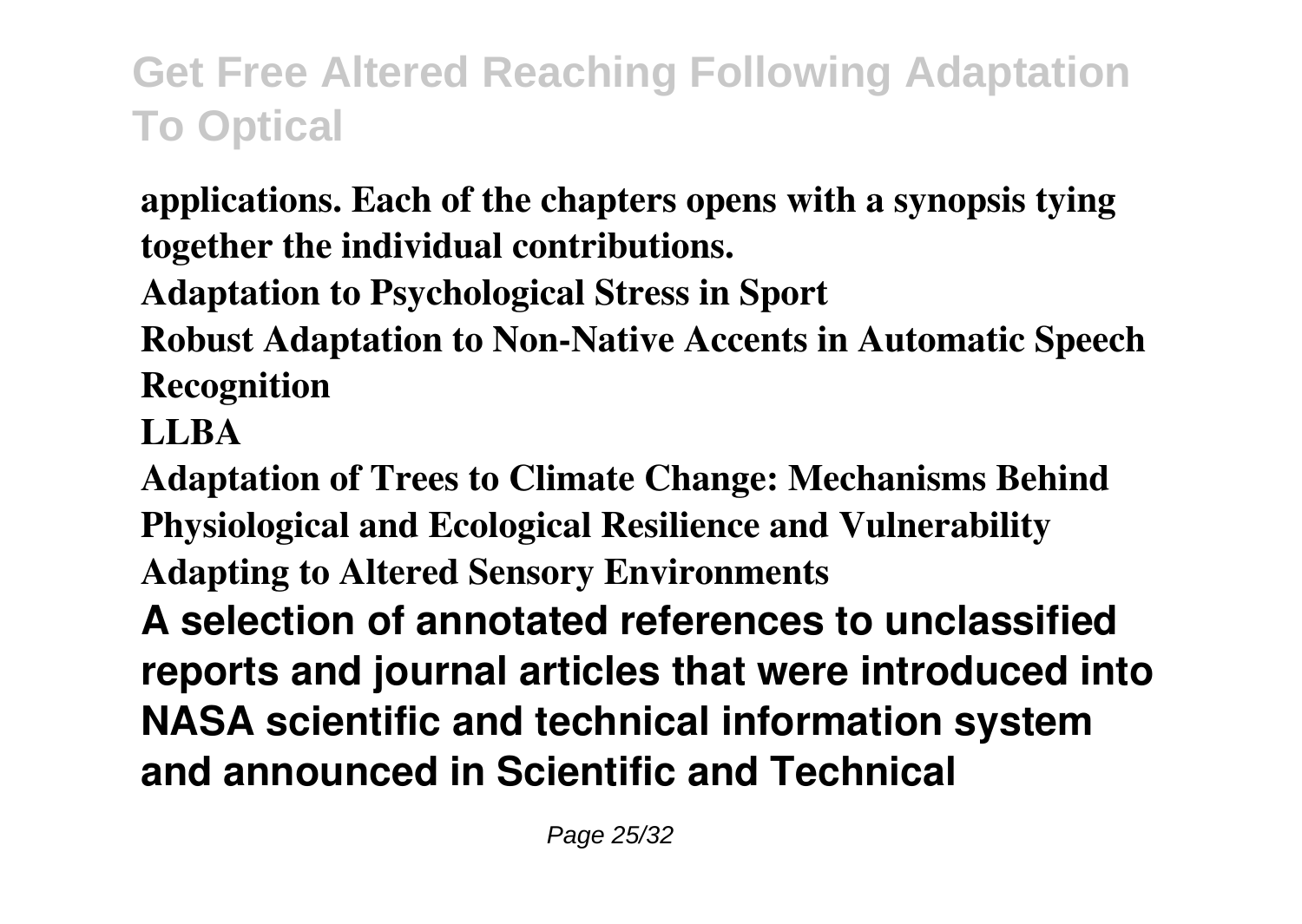#### **Aerospace Reports (STAR), International Aerospace Abstracts (IAA).**

**This collection of essays focuses on numerous contexts to emphasize why film adaptations matter to students of literature. Written by specialists in a variety of fields, ranging from film, radio, theater, and even language studies, it is the first such volume devoted exclusively to teaching adaptations from a practical, teacher-centered angle. Colloque, Lyon-Pérouges, 11-12 Avril 1975 The Body Senses and Perceptual Deficit Aerospace Medicine and Biology Bimanual Transfer and Retention of Visuomotor** Page 26/32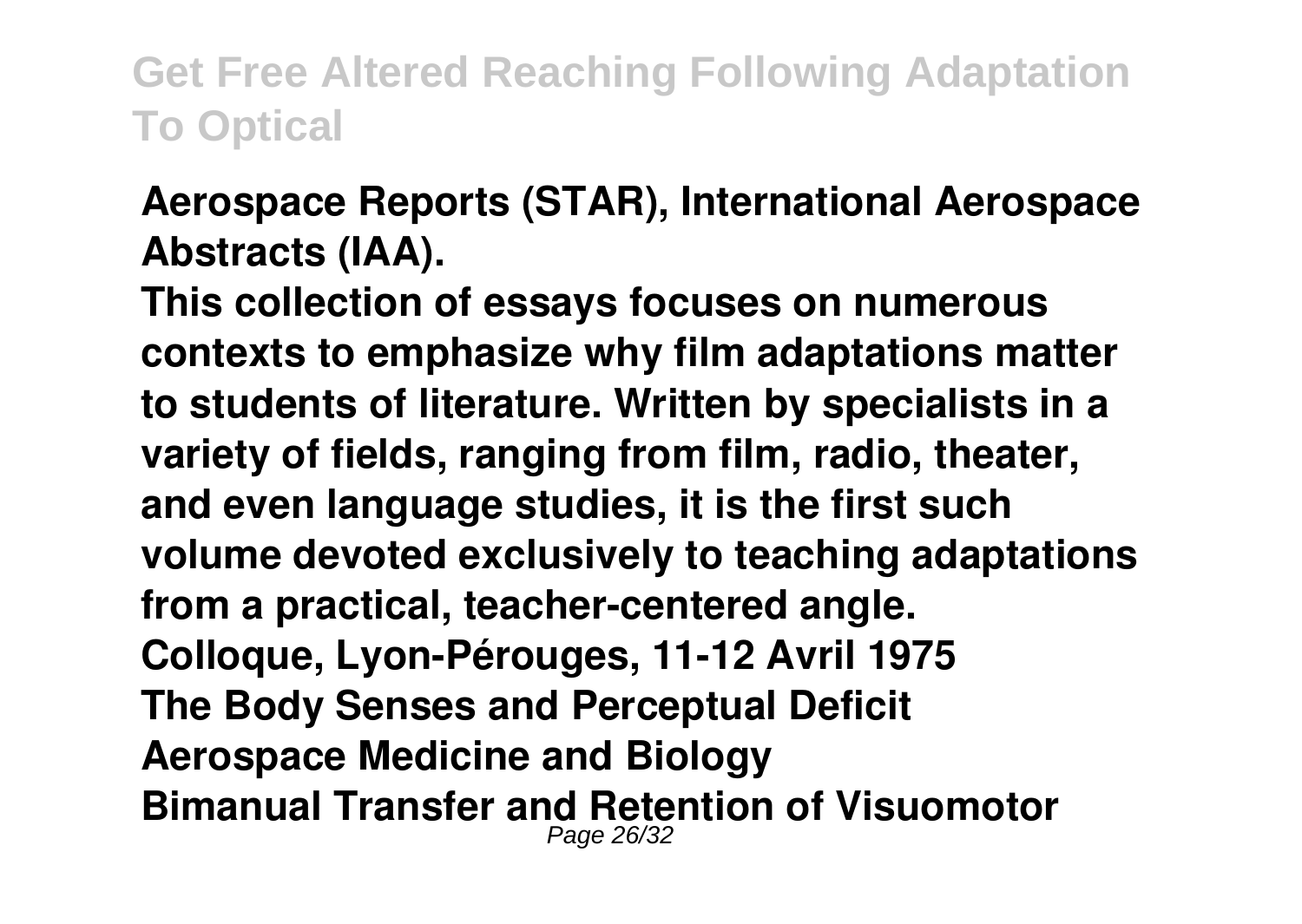#### **Adaptation is Driven by Explicit Processes Animal Behaviour**

*A stroke is a devasting occurence in the life of a family. After damage is assessed, the patient, family emembers, caregivers, doctors and friends collaborate on rehabilitation. It is important to understand what kind of stroke the patient suffered and what kinds of physical, neural and nutritional therapies can help to restore normal functioning. This entry in North Atlantic's Family Health Series is a guide to the causes and consequences of a stroke. It outlines a systematic plan to help restore normal living developed by healthcare professionals active in Australia stroke support groups. They are joinded by a Feldenkrais practitioner and a naturopathic physician who describe bodywork and nutritional approaches* Page 27/32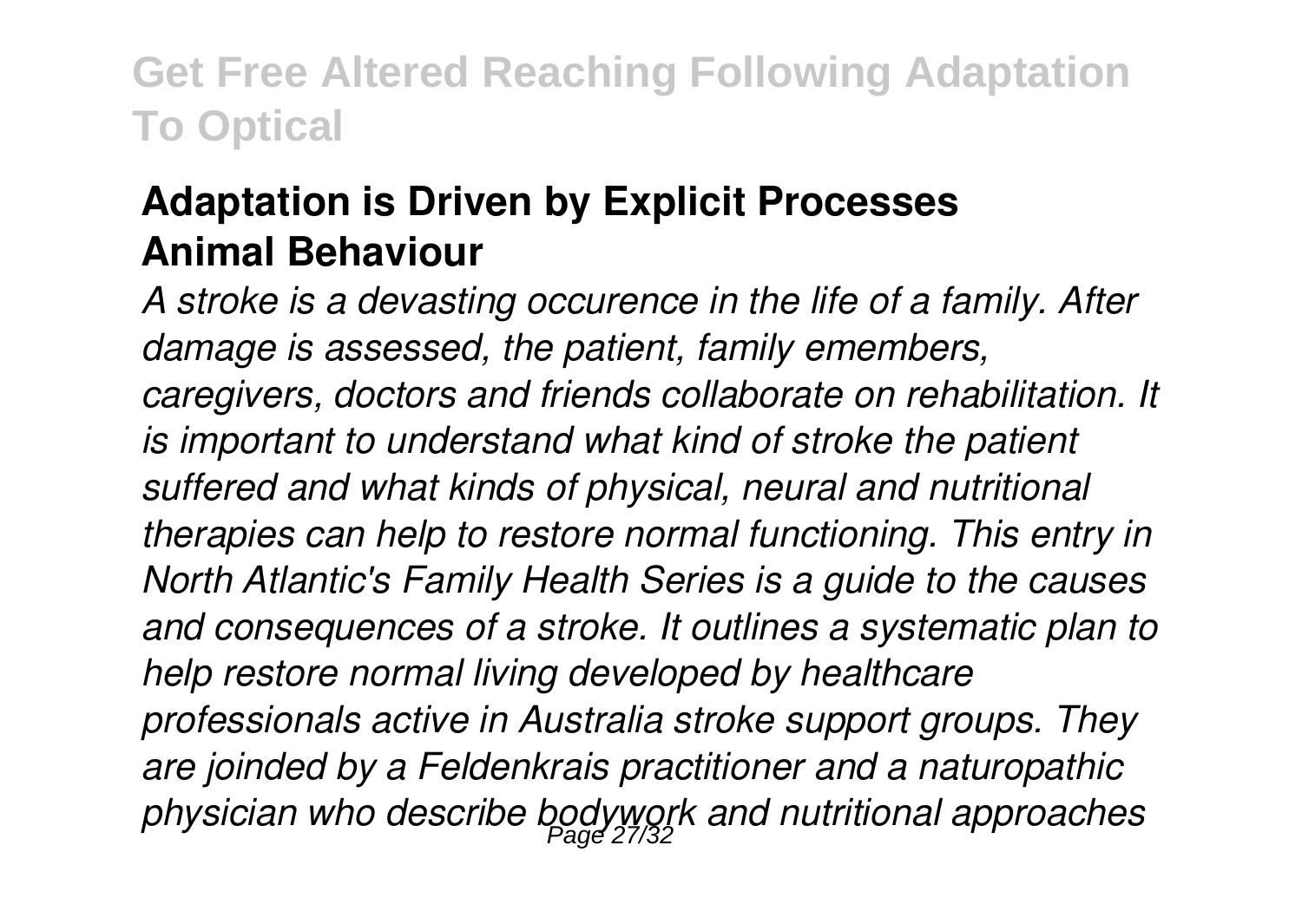*to complement conventional medicine. After a Stroke will help you understand limitations, effects and recovery prognosis of different kinds of strokes; locate movement therapies and body work to stimulate and re-educate the brain and neurallimb coordination; organize a "health team" blending the best of current orthodox medicine with the bext of traditional, natural therapies; and chart daily patient progress with worksheets, charts and tables.*

*This is a collection of autobiographical essays by notable senior scientists who discuss the major events that shaped their discoveries and their influences, as well as the people who inspired them and helped shape their careers as neuroscientists.*

*The Study of Influenza*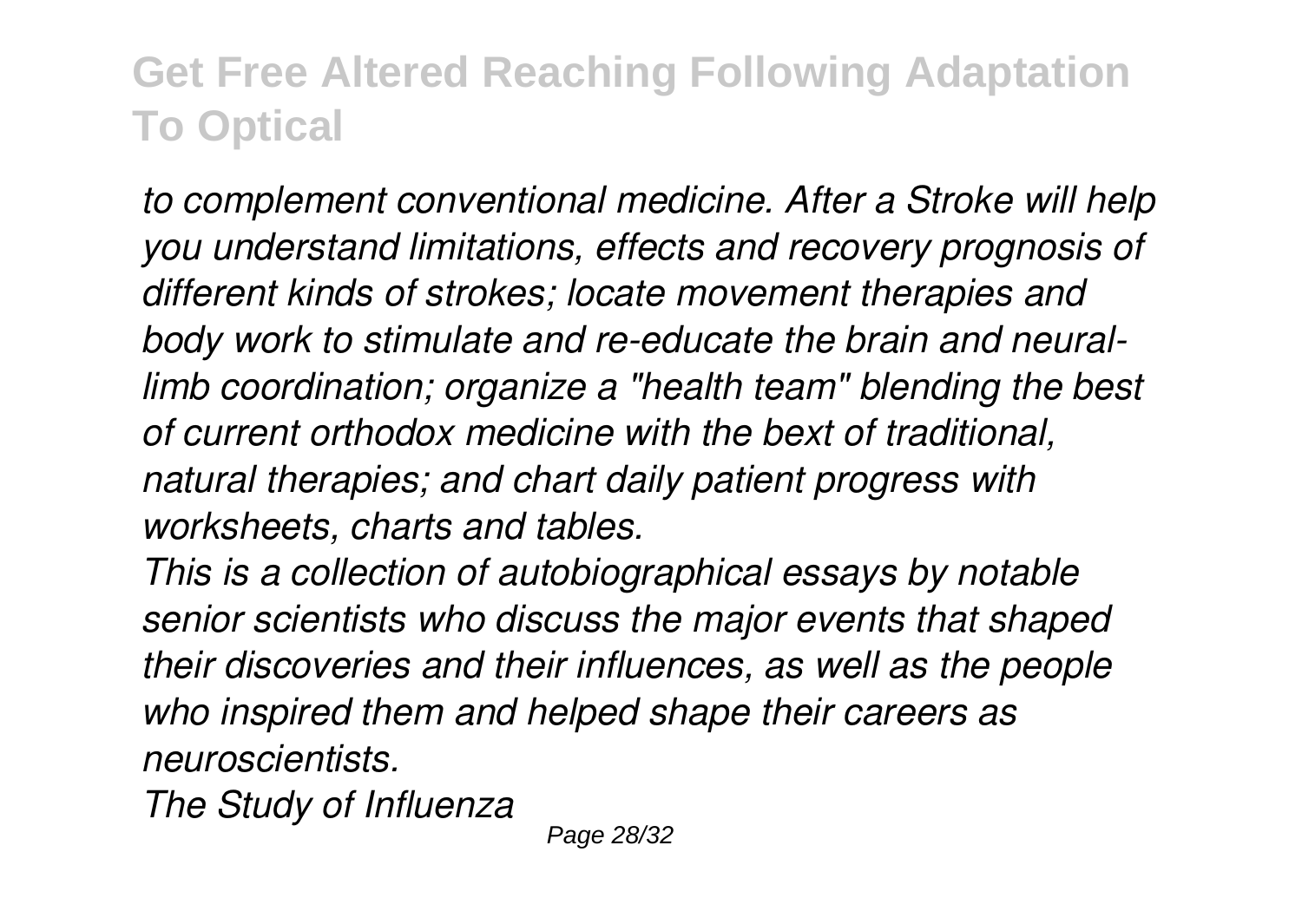*Society for Neuroscience Abstracts Annual Review of Psychology Webvision Perceptual Modification For research workers, teachers, and students. Aims and methods. The study of causation. The development of behaviour. Evolution. Routledge Handbook of Motor Control and Motor Learning After a Stroke Woodworth & Schlosberg's Experimental Psychology Volume 23, 27th Annual Meeting, New Orleans, La., October 25-30, 1997* Page 29/32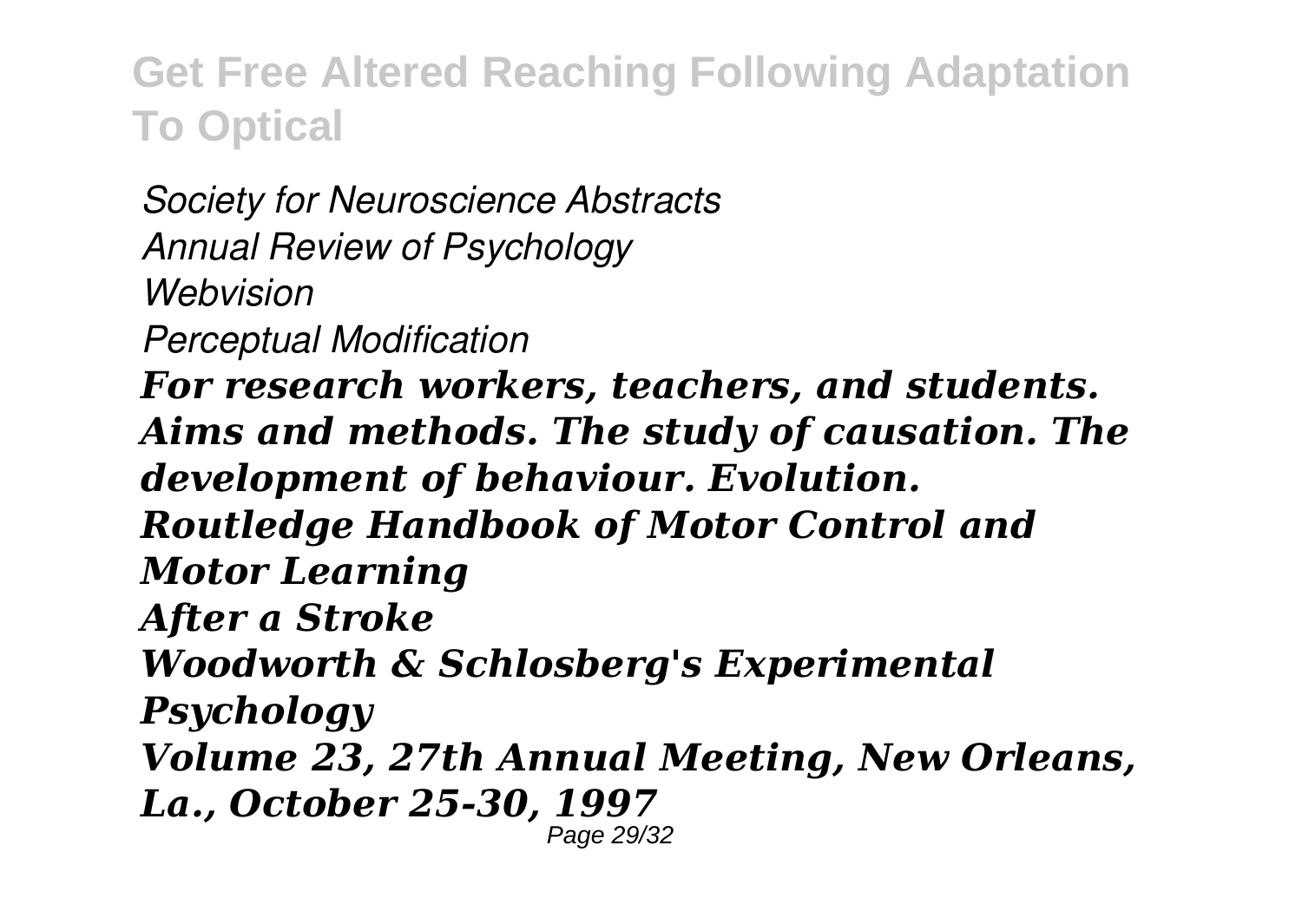*The History of Neuroscience in Autobiography My first study attempted to determine the effects of practicing a novel motor task on the use of motor abundance over the course of learning. The experiment had naive subjects practice throwing a Frisbee at a target from a well-controlled initial position. Joint configuration variance was partitioned with respect to hand/Frisbee movement along a straight path to the target (typically referred to as movement extent in reaching studies), movement orthogonal to the path (movement direction), hand path velocity, and the hand's* Page 30/32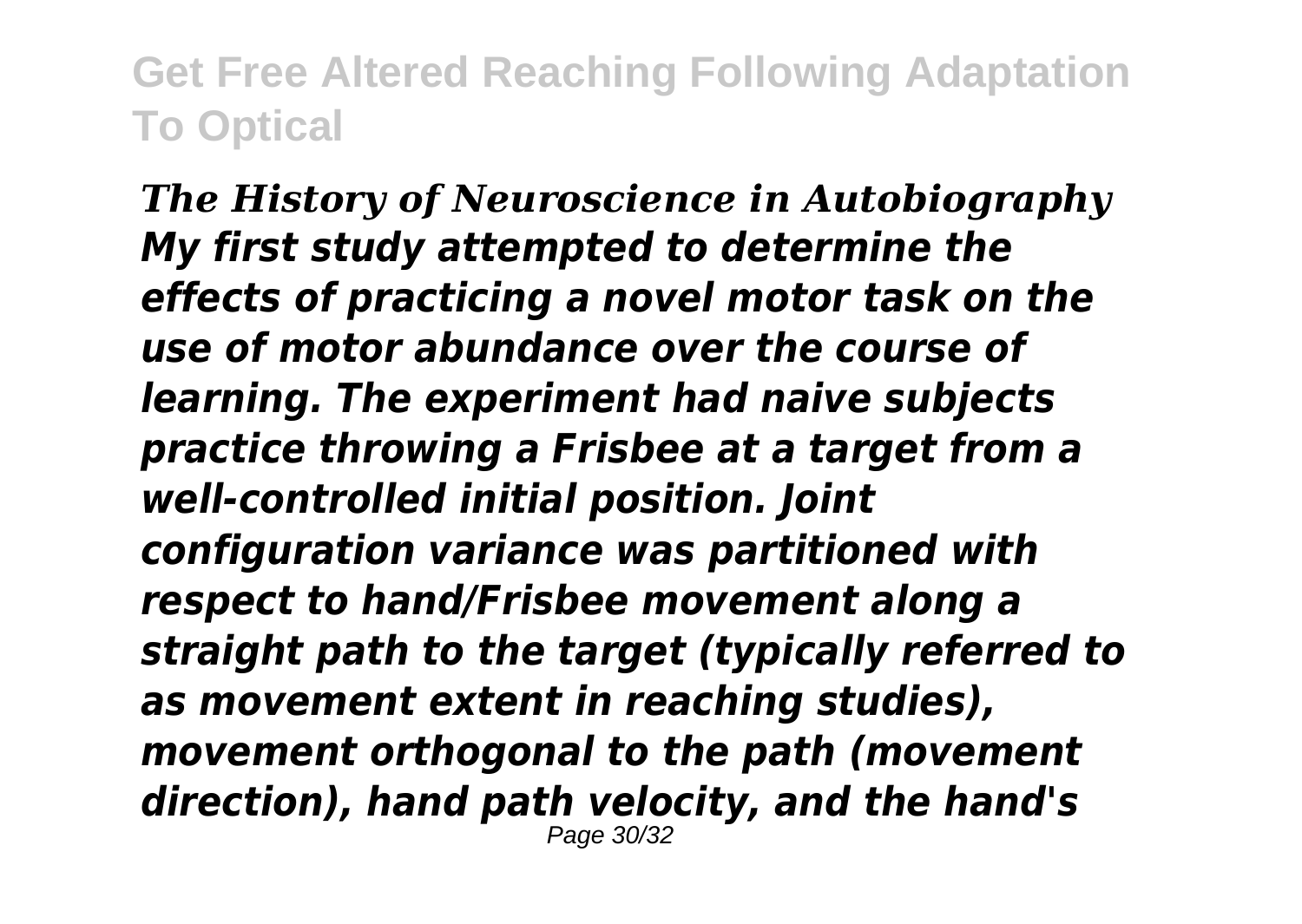*orientation to the target. With practice, both VUCM and VORT decreased with respect to all of the above performance variables. The decrease in VUCM was smaller than the decrease in VORT, however, when analyzed with respect to the control of movement direction and the hand's orientation to the target. Thus, the proposed UCM control law evolved selectively with learning (i.e., VUCM " V ORT) to provide greater consistency of performance variables whose control are apparently more important to task success.*

*Publishes original critical reviews of the* Page 31/32